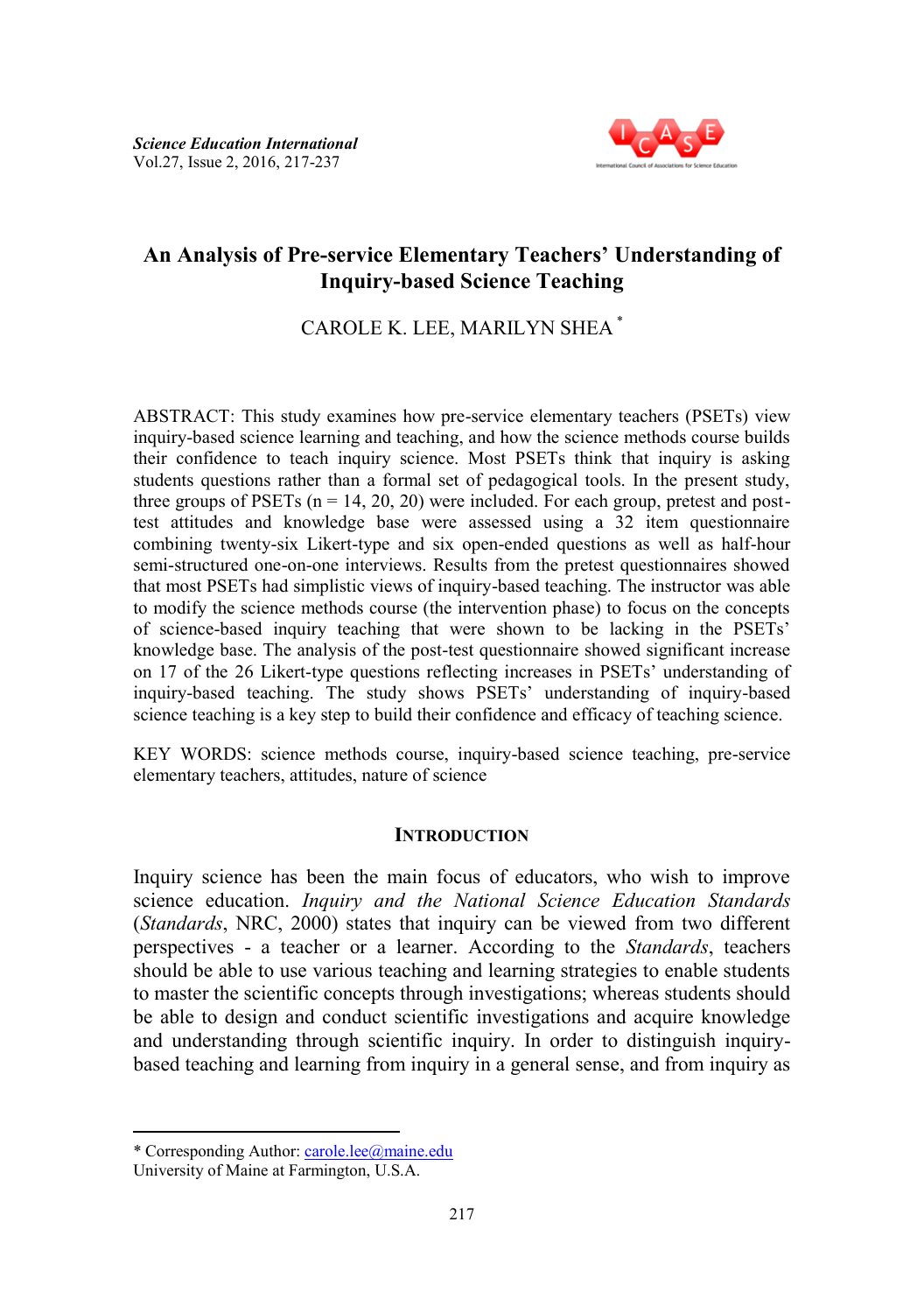practiced by scientists, the *Standards* emphasizes five essential features of classroom inquiry:

- 1. Learner engages in scientifically oriented questions;
- 2. Learner gives priority to evidence in responding to questions;
- 3. Learner formulates explanations from evidence;
- 4. Learner connects explanations to scientific knowledge; and
- 5. Learner communicates and justifies explanations (NRC, 2000, p.24).

Any classroom activity that includes all five features, as stated above, is considered to be inquiry-based science teaching (Ansberry & Morgan, 2007). There are numerous ways of conducting inquiry in classrooms. Teachers can structure investigations so that students proceed toward known outcomes (teacher-centered), or use free-ranging explorations of unexplained phenomena (student-centered) (Martin-Hansen, 2002). Both highly structured and openended inquiries have their role in science classrooms, and what type of inquiry is being used depends on the educational goals set by the teachers.

Llewellyn (2001) in his review of the literature noted that teachers have many misconceptions and myths about inquiry-based science teaching. He found that most elementary teachers think they teach inquiry-based science. They believe that doing hands-on activities is inquiry teaching, and equate doing laboratory work with inquiry learning. In fact, not all hands-on activity is inquiry, and not all inquiry is hands-on (NSF, 1999). Haury (1993) states that physically doing the activity is not the most essential element in learning about science; what matters most is that students need to be able to question, gather data, reason from evidence, and communicate explanations based on the collected data. Similarly, the *National Science Education Standards* points out that hands-on activities are essential but that students must have minds-on experiences as well (NRC, 1996). Llewellyn (2014) further pointed out that inquiry is more than just asking questions. Teachers should ask open-ended questions that lead students to develop their own questions and to design investigations that can answer their own questions. Magee and Flessner (2012) examined pre-service elementary teachers' concept of inquiry-based teaching. Most of them believe the myth that inquiry is "laissez-faire" - that teachers can teach anything or in whatever way they prefer, and that inquiry is chaos. To develop good inquiry-based science teaching, Bybee (2000) states teachers need to understand the precise nature of inquiry, and also need to have sufficient knowledge of the discipline itself. In fact, an inquiry-centered classroom is one that has a constructivist learning atmosphere which encourages students to raise questions and be able to propose feasible ways to solve problems (NRC, 1996; Tobin & Tippins, 1993). Science ideas that are acquired through inquiry-based instruction, no matter through short term or long term investigation are better learned than traditional didactic or direct instruction approaches (Blanchard et al., 2010; Wilson, Taylor, Kowalski, & Carlson, 2009). Students are able to construct their own knowledge based on their authentic experience and questions to be investigated rather than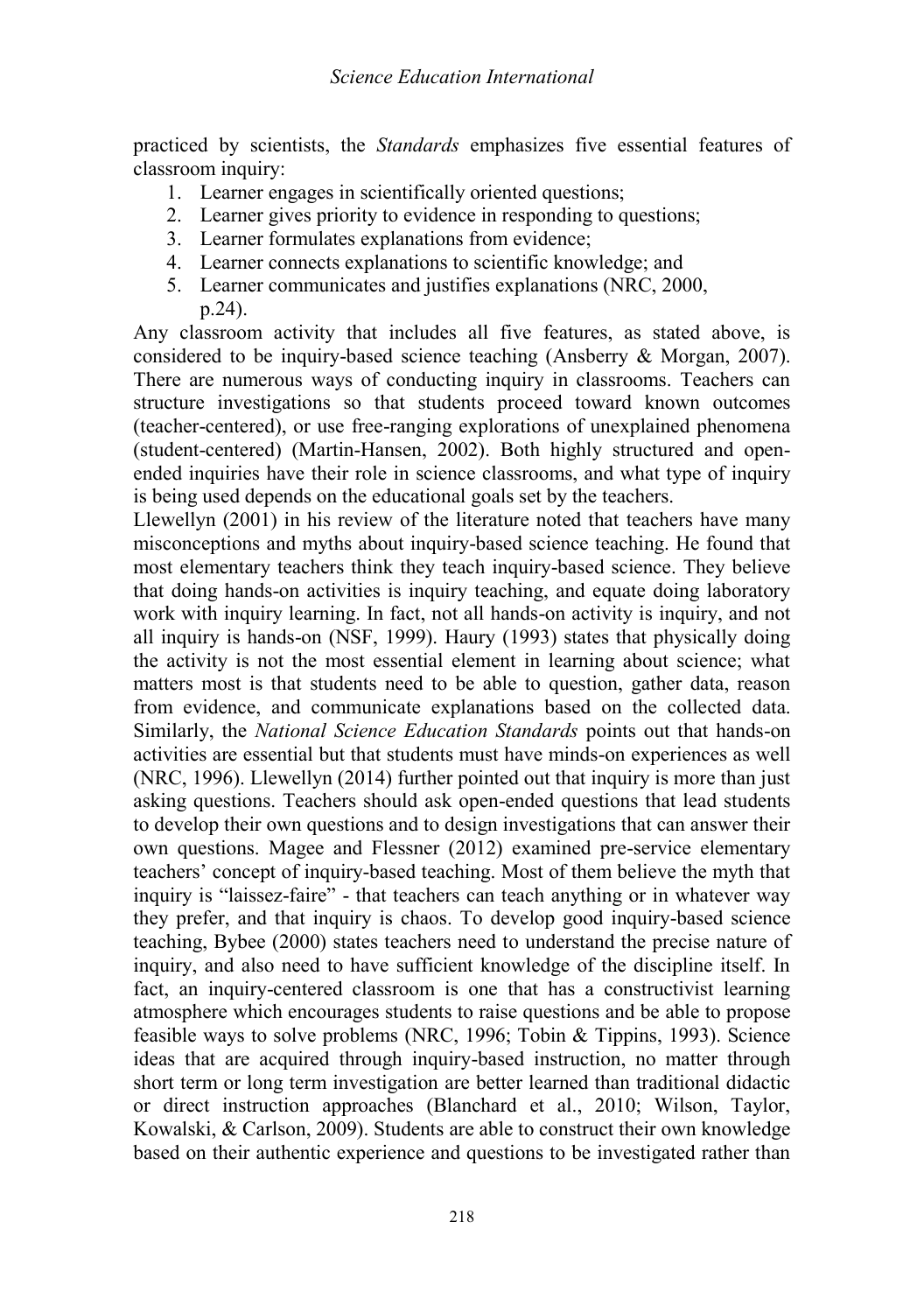verification of answers from the laboratory activities (Roth, 1995). Inquirybased instruction has the advantage of providing students repeated exposure to the science concepts and of allowing them to scaffold their own conceptual understanding into what becomes their long-term memory (Marshall, 2013). At the same time, the teachers are facilitators who listen to the students and guide them in exploration (Magee & Flessner, 2012).

In this study, the main objective is to allow pre-service elementary teachers (PSETs) to understand that inquiry-based science teaching is more than asking questions and doing hands-on activities. Through exploration of some planned activities in the science methods class, PSETs were guided to understand the nature and importance of inquiry-based science teaching. PSETs' attitudes toward inquiry-based science education were also investigated, and their attitudes after taking the science methods course were assessed. The pretest of the research study is to determine what naïve concepts PSETs have on inquirybased science, and to restructure the science methods course in a way to bring PSETs toward the next level to improve their attitudes and methods of teaching science. The goal is to help PSETs to develop confidence and competence in teaching science and to practice inquiry-based teaching in their future classrooms.

The purpose of this study is to assess the understanding of inquiry-based science teaching by PSETs and their willingness to implement inquiry in their future classroom. The study is guided by the following questions:

- 1. What do PSETs understand about inquiry-based science teaching?
- 2. Does the science methods course help PSETs acquire skills and confidence in teaching inquiry-based science?

### **LITERATURE REVIEW**

### *Inquiry-based science teaching*

Scientific inquiry has always been the major element in science teaching and it has been strongly emphasized in official science education documents in the United States like *Benchmarks for Scientific Literacy* (AAAS, 1993), *National Science Education Standards* (NRC, 1996), and *Next Generation Science Standards* (Achieve, 2013). Similarly, in the *England National Science Curriculum* (2015) and *Australian Science Curriculum* (2015), both countries listed scientific inquiry as one of their aims in helping students to develop understanding of the nature, process and methods of science, and to answer scientific questions. Over the past twenty years, science educators have been developing new methods to teach students scientific inquiry. These methods, as a group, are called inquiry-based methods. The old approach to teaching scientific inquiry emphasized imitation and repetition of classic experiments through set laboratory instructions. While those methods produced many great scientists, it is now believed that great scientists achieved greatness not only because of their knowledge but also through the process of thinking and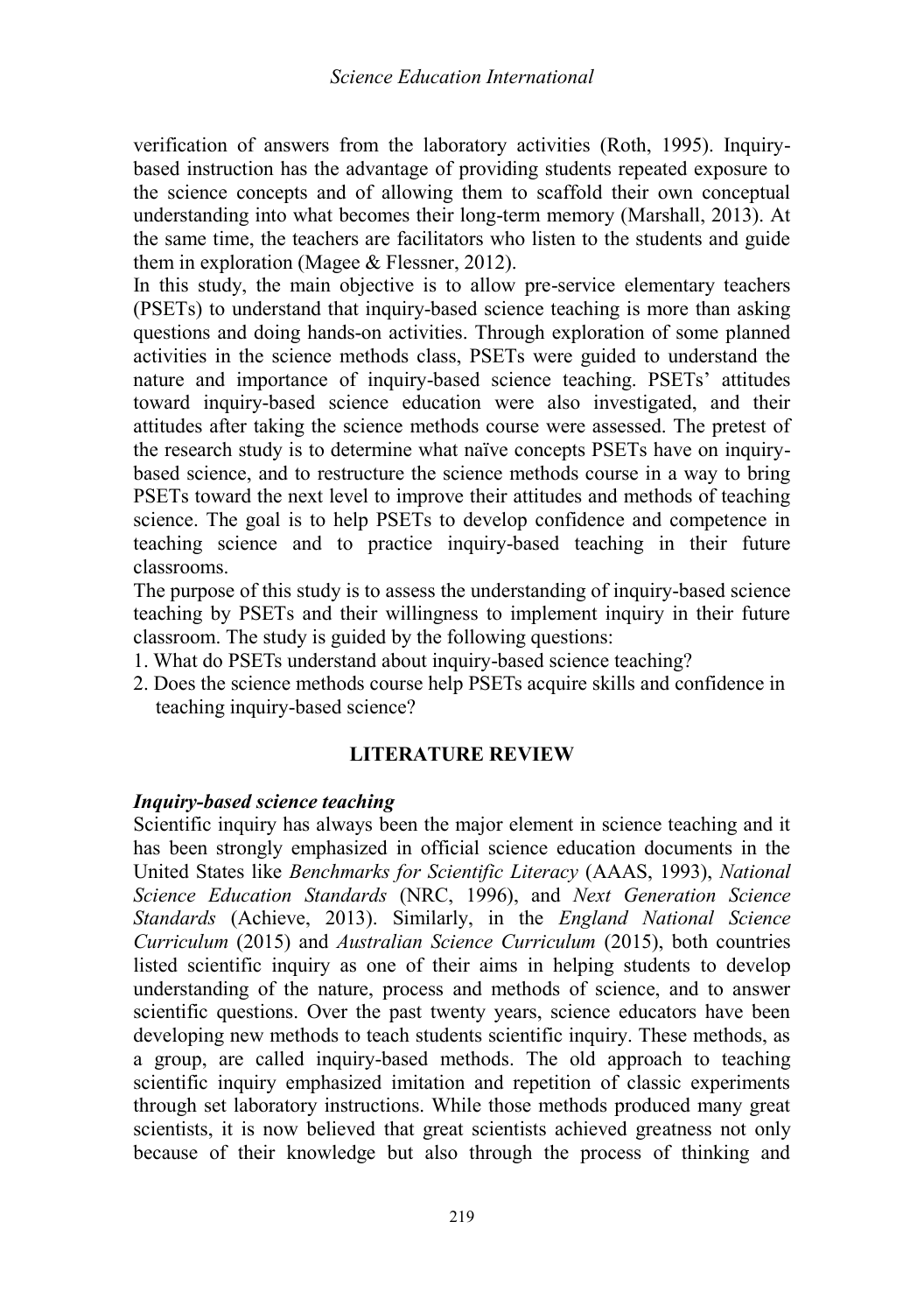problem-solving that occurred during the investigation. Chang and Wang (2009) state that if teachers can provide a learning environment or pedagogy that motivates students' scientific inquiry, it may help students to develop their science process skills and scientific problem solving abilities. Scientific inquiry is a lifelong process and it will benefit students throughout their life. This belief is supported by Harrison (2014) and Salter and Atkins (2013) who state that inquiry methods of learning should be included in all science courses because inquiry skills are essential to prepare students to think critically in solving problems and to motivate them in learning science. The higher-order thinking skills acquired through inquiry-based science learning are essential in a science, technology, engineering and mathematics (STEM) community (Hess, Kelly, & Meeks, 2011).

Though numerous studies have focused on inquiry approaches to teaching (Friedrichsen, 2001; Haefner & Zembal-Saul, 2004; Howes, 2002; Kelly, 2001; Lee, Hart, Cuevas & Enders, 2004; Schwarz & Gwekwerere, 2007), there is a lack of a universally accepted definition of inquiry-based science teaching. According to *National Science Education Standards* (NRC, 1996, p. 214), inquiry is defined as "a set of interrelated processes by which scientists and students pose questions about the natural world and investigate phenomena. In doing so, students acquire knowledge and develop a rich understanding of concepts, principles, models, and theories." The *Next Generation Science Standards* defines scientific inquiry simply as "involving the formulation of a question that can be answered through investigation and it is one of the basics of scientific practices" (NGSS website, Achieve, 2014). As there is not one commonly agreed definition, science educators interpret scientific inquiry in many different ways according to how they use it in their teaching. The constructivist approach is generally emphasized which allows students to formulate their questions, ideas and understandings (Morrison, 2013; NRC, 1996; Tobin & Tippins, 1993), and the investigatory questions must be authentic which allow students opportunities to construct their own understanding of the real world (Magee & Flessner, 2011; Roth, 1995).

To be able to implement inquiry-based science teaching effectively, it is essential that pre-service teachers need to fully understand what inquiry is, the benefits and challenges of using this teaching strategy, and to have extended experiences with inquiry (Melville et al, 2008; Windschitl, 2004). Most importantly, teachers' understanding of inquiry is a salient factor of the implementation of inquiry science in the classrooms. If teachers are able to understand the rationales of using inquiry-based instructions and have the authentic experience of science practices, the higher chance is that they will use it in their teachings (Magee & Flessner, 2012; Morrison, 2014). Unfortunately, research indicated that 90% of pre-service teachers had never conducted openinquiry science teaching (Shapiro, 1996; Windschitl et al, 2008); and inquirybased instruction is "an exception rather than the norm in most classrooms" (Capps & Crawford, 2013; Smith & Southerland, 2007). Due to the lack of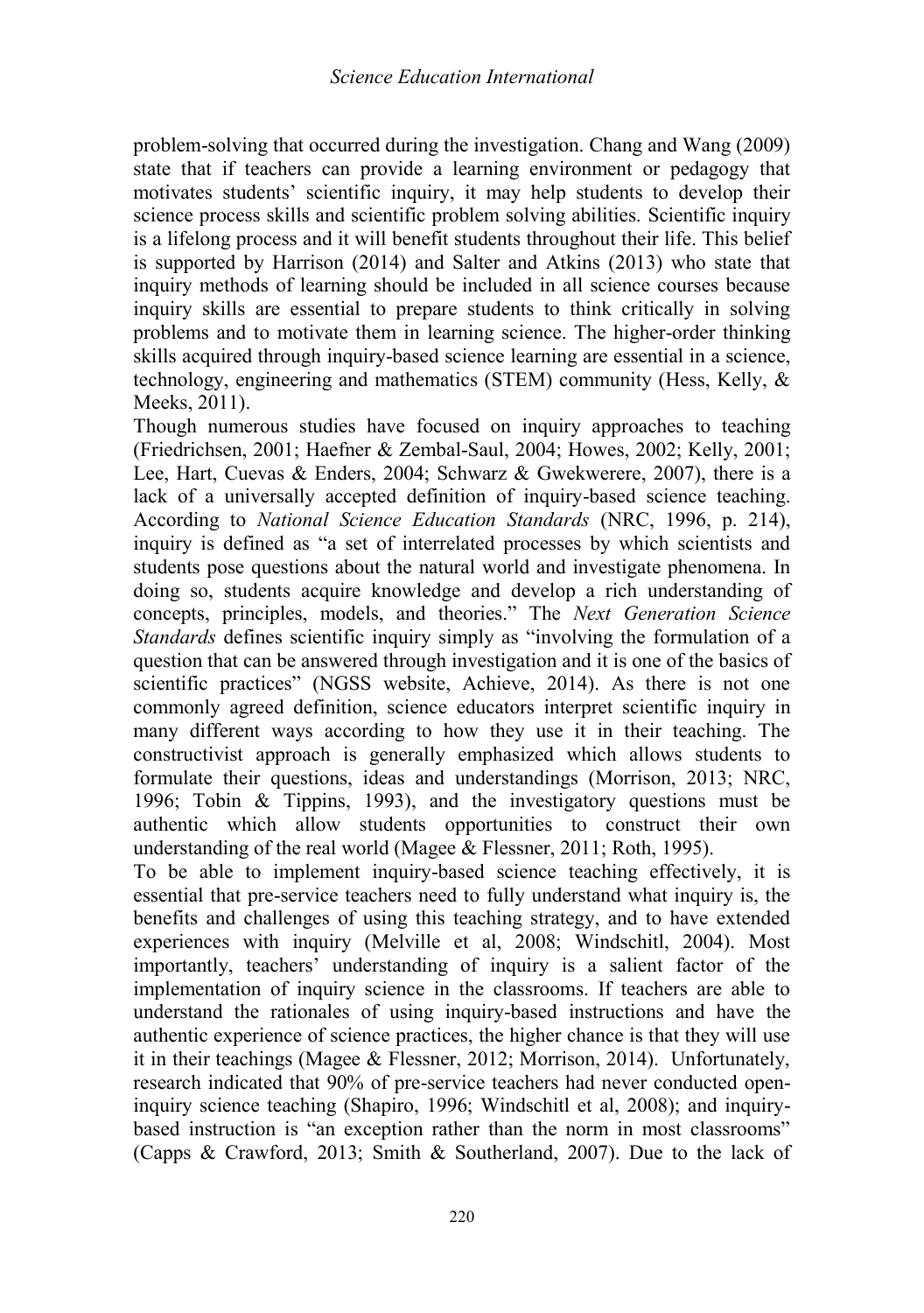exposure to inquiry, many misconceptions occur among pre-service teachers. For example, pre-service teachers believe that there is a universal and step-bystep, scientific method (Windschitl, 2004), and that doing hands-on activities is doing inquiry science (Llewellyn, 2001).

### *Teacher Education*

Teacher education is a key element in almost every education reform or innovation. Teacher preparation programs influence pre-service teachers' attitudes toward teaching in the classroom (Feiman-Nemser, 2001). One recommendation made both in the report *Rising Above the Gathering Storm* (NAS, 2007) and *No Child Left Behind* (2002) is that more well-qualified mathematics and science teachers are needed. To better prepare elementary teachers, Abell, Appleton and Hanuscin (2010) state that "a science methods course is the primary vehicle through which prospective elementary teachers learn to teach science" (p. 40). Windschitl and Thompson (2006) elaborate the ideas further by stating that science teacher educators are the agents to model inquiry practices for pre-service science teachers. The way teachers view science, experience in learning science affect the way how they implement science in the classroom (Crawford, 2007; Lotter et al, 2007). Studies showed elementary teachers often have a low confidence and high avoidance to teaching science in the classrooms (Appleton, 2007; Weiss et al, 2003).

### **METHODOLOGY**

### *Participants*

A total of 54 PSETs (52 females and 2 males; 9 seniors and 45 juniors) with no classroom teaching experience participated in the study. All participants were enrolled in a science methods class: 14 in one semester and 40 split evenly between two sections in the following semester. All three groups of PSETs were taught by the same instructor (first author of the paper) employing the same curriculum and similar science activities. The PSETs were enrolled in an elementary teacher certification program at a liberal arts college in the northeast part of the United States. Apart from taking Education courses, PSETs are required to take two Natural Science courses and two Social Science courses in the degree program. At the beginning of the semester, PSETs were asked about the science courses they had taken in high school and in college. Results showed that all PSETs had taken science courses in high schools with 91% in Biology, 87% in Chemistry, 57% in Physics, and 35% or less in other science courses such as Environment, Earth science and Astronomy. 66% of them had taken two high school science courses. Among the college science courses, 57% took Biology, 34% took Environmental education and 30% took Geology, with about 20% taking either Chemistry or Physics.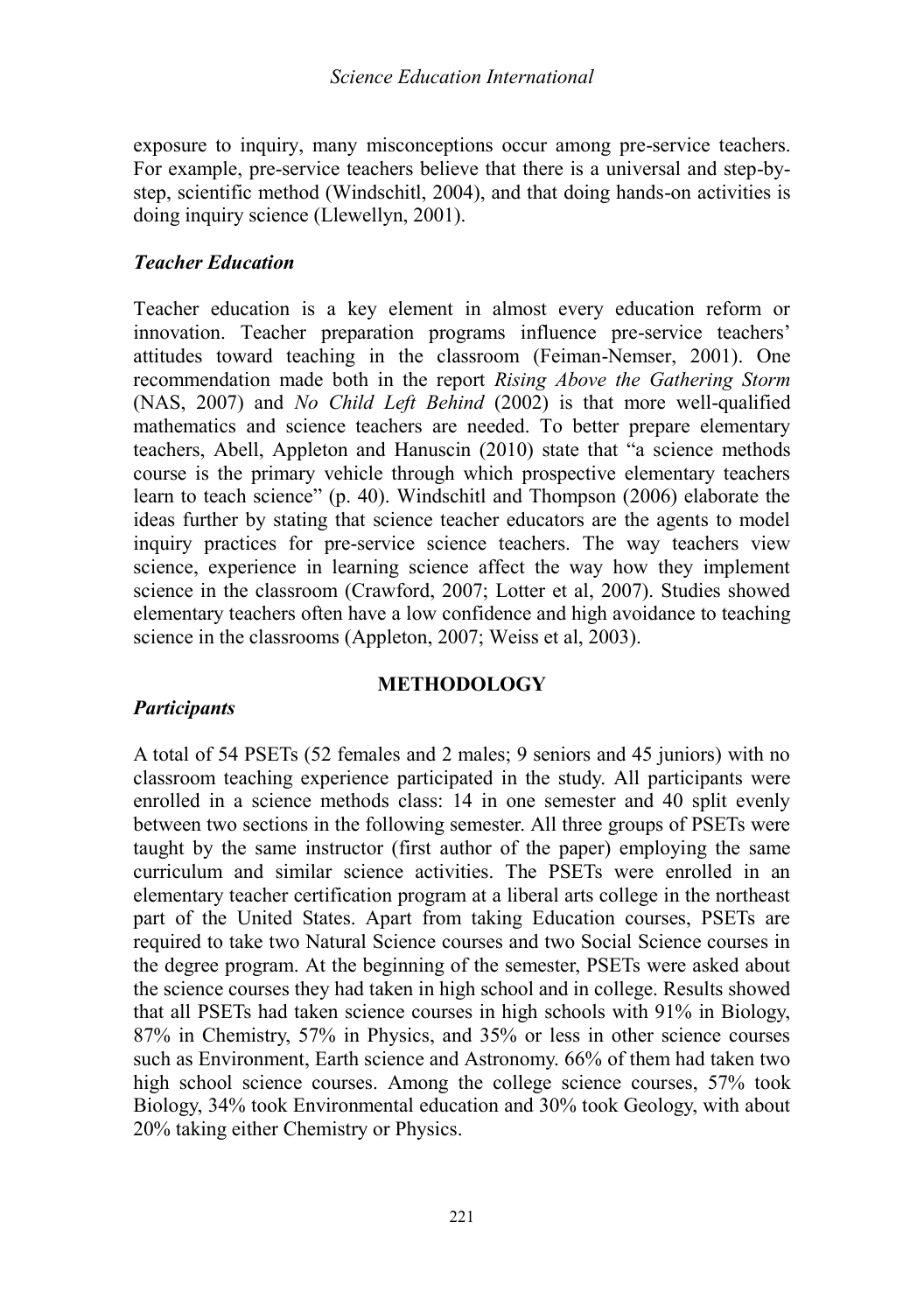### *Instrument used*

Data were collected using a questionnaire developed by a science educator in the Hong Kong Institute of Education. The questionnaire has 26 Likert-type statements: strongly agree (5 points), agree (4 points), undecided (3 points), disagree (2 points), and strongly disagree (1 point), plus six open-ended questions at the end of the questionnaire (Appendix 1). The PSETs completed the questionnaire at the beginning and end of the semester. The names of the PSETs were requested to match the pre- and post-test questionnaires, but destroyed after the analysis of data. To control for repetition bias, the statements included on the questionnaire were balanced: 14 of them were positive statements and 12 of them were negative statements. The questionnaire method was employed in this study, as it was easily adaptable and could produce consistent data for statistical analysis. The statistical analysis of the data collected comparing pre- and post- intervention responses forms the crux of the support for the need for science methods courses in this area. In addition, ten half-hour, face-to-face, individual interviews with volunteer PSETs were conducted to triangulate the data with the responses from the Likert-type questions and open-ended questions.

The 26 items in the questionnaire address three different constructs: the nature of science, inquiry-based science learning, and inquiry-based science teaching (Table 1). The number of question statements included in the questionnaire for each of the constructs does not reflect a priority or importance of the construct. Each question is considered as an individual item with the same weighting, and the construct groups are treated as single entities. The nature of science (NOS) questions are included in the questionnaires to measure the students' fundamental knowledge of science. Dekkers (2005) claimed that "NOS permeates all aspects of science knowledge and inquiry process, so that NOS should be reflected in all science teaching and learning activities" (p.195).

| Construct                                                  | Course outcomes                                                                                                                      |
|------------------------------------------------------------|--------------------------------------------------------------------------------------------------------------------------------------|
| 1 Nature of science<br>$(Q1 \text{ to } Q5)$               | The pre-service elementary teachers are able to understand<br>theoretical underpinnings of the nature of science.                    |
| science<br>2 Inquiry<br>learning<br>$(Q6 \text{ to } Q12)$ | The pre-service elementary teachers are able to understand<br>the effect of inquiry-based science teaching on students'<br>learning. |
| science<br>Inquiry<br>teaching<br>$(013 \text{ to } 026)$  | The pre-service elementary teachers are able to understand<br>and implement effective inquiry science teaching practices.            |

**Table 1. Constructs of the 26 statements in the questionnaire**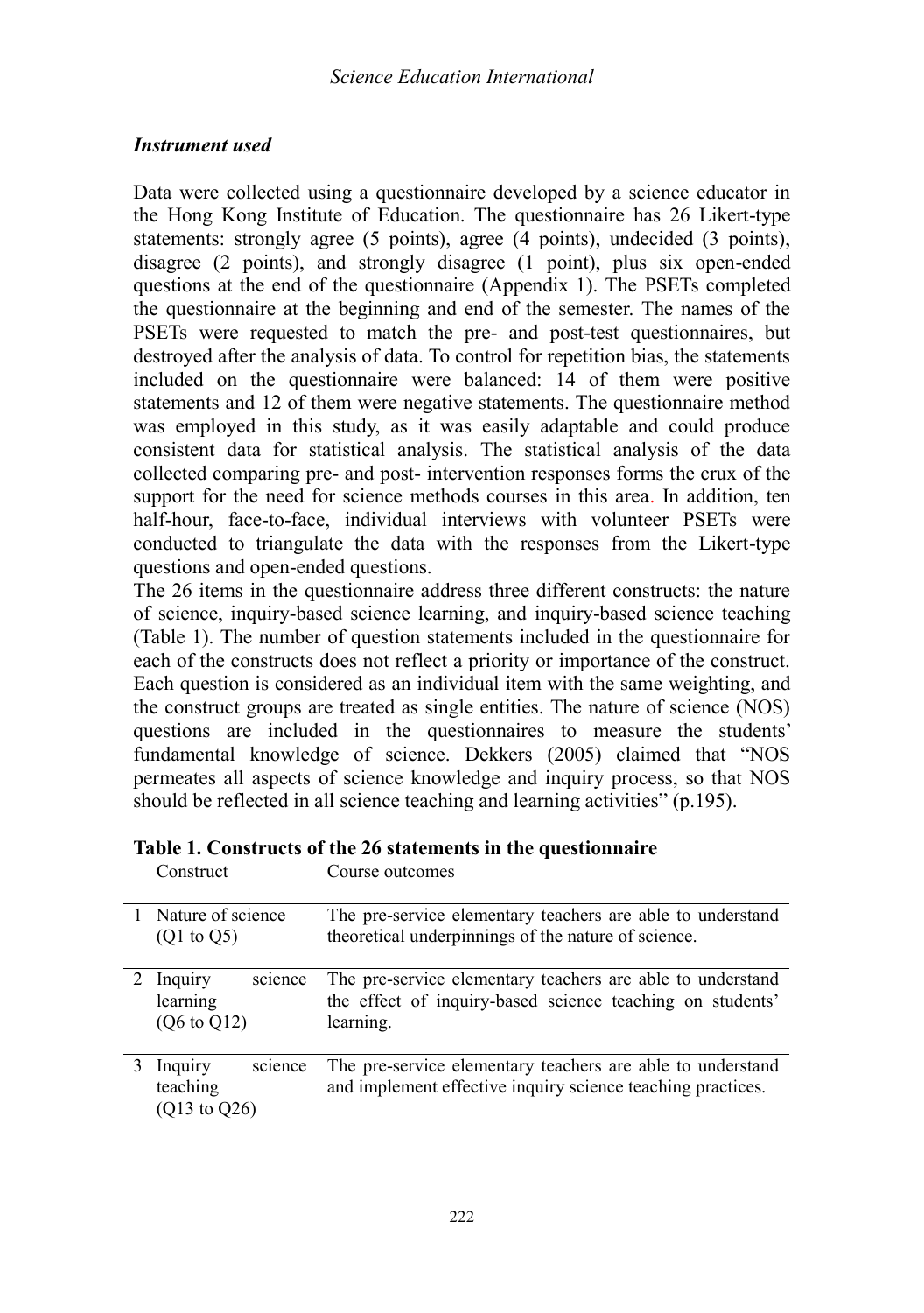### *Highlight of the science methods course*

The science methods course lasted for 14 weeks for a total of about 47 hours. The main purpose of the science methods class is to prepare PSETs with positive attitudes and skills to teach inquiry-based science. The curriculum covered the fundamental principles of science knowledge such as the nature of science, constructivism, inquiry, science and technology. The instructor used various activities to illustrate the meaning of each type of inquiry, ranging from long-term inquiry to short-term inquiry; teacher-centered approaches to studentcentered approaches. Among all the hands-on activities, the long-term studentcentered inquiry investigation of "Germination of seeds" was chosen to illustrate the process of inquiry-based science learning and teaching. The first step of the investigation was to allow PSETs to formulate their own research questions and to determine the control variables and experimental variables. Then the PSETs were given a two-month period to study the germination and growth of seeds using their chosen independent variables. During the process, PSETs observed the growth of seeds and collected data by measuring the length of the germinated shoots. A 'Show and Tell' time was provided for PSETs every two to three weeks to share their ideas and communicate their findings with other PSETs. Several misconceptions were identified in the sharing sessions. The misconceptions identified were that light is essential to the germination of seeds, seeds cannot grow in the dark, and coffee grounds are a good medium for seed growth. PSETs were amazed when they realized that seeds can germinate in complete darkness and grow faster in the dark than in light. Most PSETs admitted they had never heard of the "etiolation" process in the germination of seeds.

### *Data Analysis*

The present study adopted a mixed-method research approach (Creswell, 2003). Quantitative analysis of the 26 statements was done using paired sample *t*-tests and confirmatory factor analyses. Qualitative descriptive data were systematically collected through the six open-ended questions and the transcribed semi-structured interviews of 10 PSETs.

### **RESULTS**

The data collected were analyzed using the SPSS statistical package (version 19). Paired sample *t*-tests and confirmatory factor analyses were carried out on the 26 Likert-scale statements. Results of the paired sample *t*-tests were as shown in Table 2.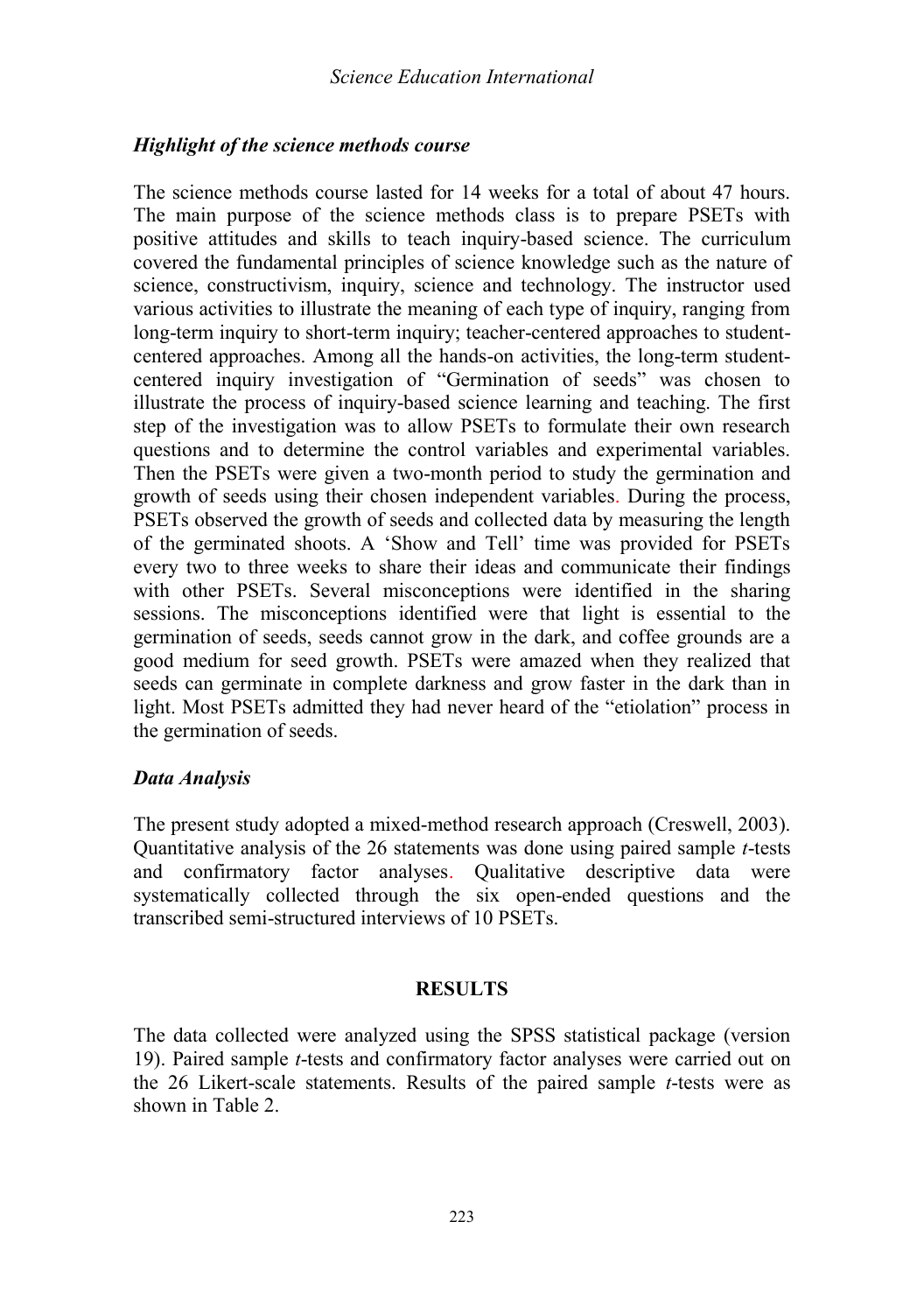| radio 2. ran og sample i tests for the 20 statements (n<br>◡᠇<br>Questionnaire Statements<br>Difference between Means                                                |            |                |    |                  |  |
|----------------------------------------------------------------------------------------------------------------------------------------------------------------------|------------|----------------|----|------------------|--|
|                                                                                                                                                                      | Pre - Post | $\mathfrak{t}$ | df | Sig.<br>2-tailed |  |
| Questionnaire statements significantly increase over the semester                                                                                                    |            |                |    |                  |  |
| 1. Science is a body of objective knowledge.                                                                                                                         | $-.66$     | $-4.27$        | 52 | $.000***$        |  |
| 13. I think I know how to teach science<br>concepts.                                                                                                                 | $-.93$     | $-8.36$        | 52 | $.000***$        |  |
| 16. I find it difficult to explain to students why<br>science experiments work.                                                                                      | $-.43$     | $-4.09$        | 52 | $.000***$        |  |
| 25. I am confident in teaching science concepts                                                                                                                      | $-.49$     | $-4.76$        | 52 | $.000***$        |  |
| 26. I am confident in teaching science through<br>inquiry-learning strategies.                                                                                       | $-.72$     | $-6.74$        | 53 | $.000***$        |  |
| 4. There is a specific way of doing science.                                                                                                                         | $-.43$     | $-3.71$        | 50 | $.001**$         |  |
| 12. Inquiry learning is not an effective way for<br>elementary students to learn science as it is<br>difficult to obtain the correct answers from the<br>activities. | $-.33$     | $-3.64$        | 53 | $.001**$         |  |
| 14. I am not confident enough in guiding<br>students doing science activities.                                                                                       | $-43$      | $-3.18$        | 53 | $.002**$         |  |
| 15. I think my science knowledge is sufficient<br>to teach elementary science.                                                                                       | $-45$      | $-3.39$        | 52 | $.001**$         |  |
| 17. I think I am able to answer students'<br>questions related to science.                                                                                           | $-.26$     | $-2.94$        | 52 | $.005**$         |  |
| 18. I wonder if I have the necessary skills to<br>teach science.                                                                                                     | $-45$      | $-2.99$        | 52 | $.004**$         |  |
| 24. I can devise activities which involve student<br>participation in inquiry learning in science.                                                                   | $-.23$     | $-2.86$        | 52 | $.006**$         |  |
| 5. The main purpose of scientific inquiry is to<br>seek absolute truth.                                                                                              | $-.32$     | $-2.18$        | 53 | $.034*$          |  |
| 7. In inquiry learning, the discovery of science<br>concepts<br>i <sub>s</sub><br>more<br>important<br>than<br>the<br>development of skills for inquiry.             | $-.30$     | $-2.26$        | 53 | $.028*$          |  |
| 10. Elementary students are capable of doing                                                                                                                         | $-.22$     | $-2.06$        | 53 | $.044*$          |  |

## **Table 2. Paired sample** *t***-tests for the 26 statements (** $n = 54$ **)**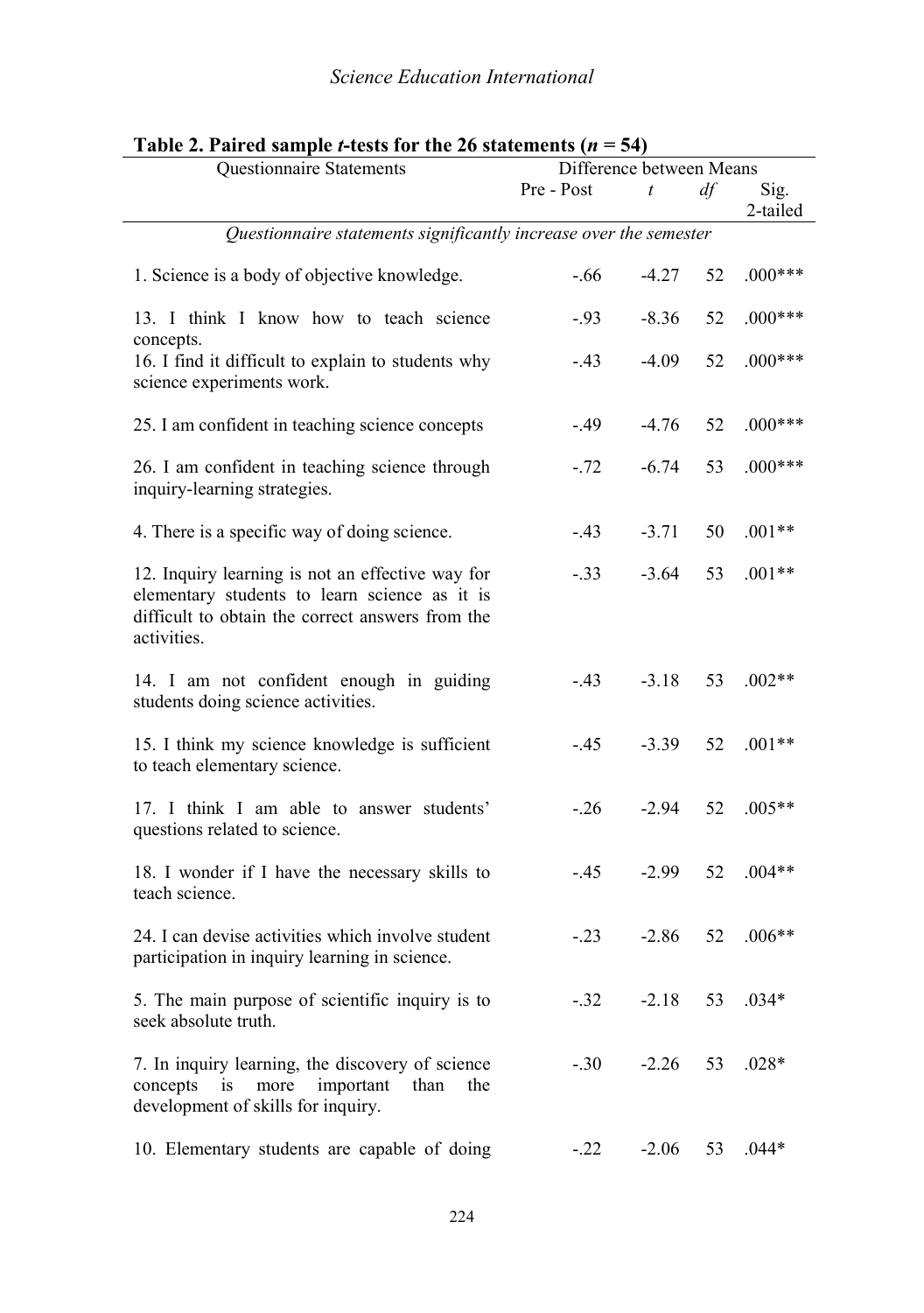| inquiry activities in science to seek new<br>knowledge not found in the textbook.                                                            |                          |  |
|----------------------------------------------------------------------------------------------------------------------------------------------|--------------------------|--|
| 11. Inquiry learning in science is too<br>challenging for elementary students as there are<br>too many uncertainties in the inquiry process. | $-22$ $-2.20$ 53 $.033*$ |  |
| Questionnaire statement showed significant change in opposite direction                                                                      |                          |  |

| 2. Science is exploring the unknown.                                                                                                                | .30     | 3.15    | 53 | $.003**$ |
|-----------------------------------------------------------------------------------------------------------------------------------------------------|---------|---------|----|----------|
| No significant change over the semester                                                                                                             |         |         |    |          |
| 3. Scientific knowledge is tentative.                                                                                                               | .11     | .68     | 52 | .502     |
| 6. The main goal of inquiry learning in science<br>is to allow students to re-discover or verify the<br>scientific concepts stated in the textbook. | $-.02$  | $-.10$  | 53 | .923     |
| 8. Inquiry learning in science is usually a result<br>of collaborative effort between students.                                                     | $-.15$  | $-1.11$ | 53 | .271     |
| 9. It will be a problem if students cannot obtain<br>the intended results through inquiry activities.                                               | $-.07$  | $-.53$  | 53 | .598     |
| 19. If I am to teach science, I would welcome<br>student questions.                                                                                 | .00.    | .00.    | 53 | 1.000    |
| 20. If I am to teach science, I would encourage<br>open-ended discussion.                                                                           | .02     | .22     | 53 | .83      |
| 21. To engage students in inquiry learning in<br>science, I must be proficient in science content<br>knowledge.                                     | $-.13$  | $-1.26$ | 52 | .212     |
| 22. I would encourage students to try out their<br>own ideas in investigations.                                                                     | .07     | 1.07    | 53 | .289     |
| 23. I am willing to explore inquiry teaching in<br>science beyond the information that is provided<br>in syllabi or textbooks.                      | $-.038$ | $-.47$  | 52 | .642     |

Note:  $* = \rho < .05$ ,  $* = \rho < .01$  and  $* = \rho < .0001$ 

Out of the 26 statements in the questionnaire, 17 items showed significant change ( $\rho$ < .05) at the end of the semester. Sixteen statements indicated changes in the positive direction, i.e., PSETs showing improvement in their attitudes and confidence of teaching inquiry-based science. However, one of the 17 items (*Q2*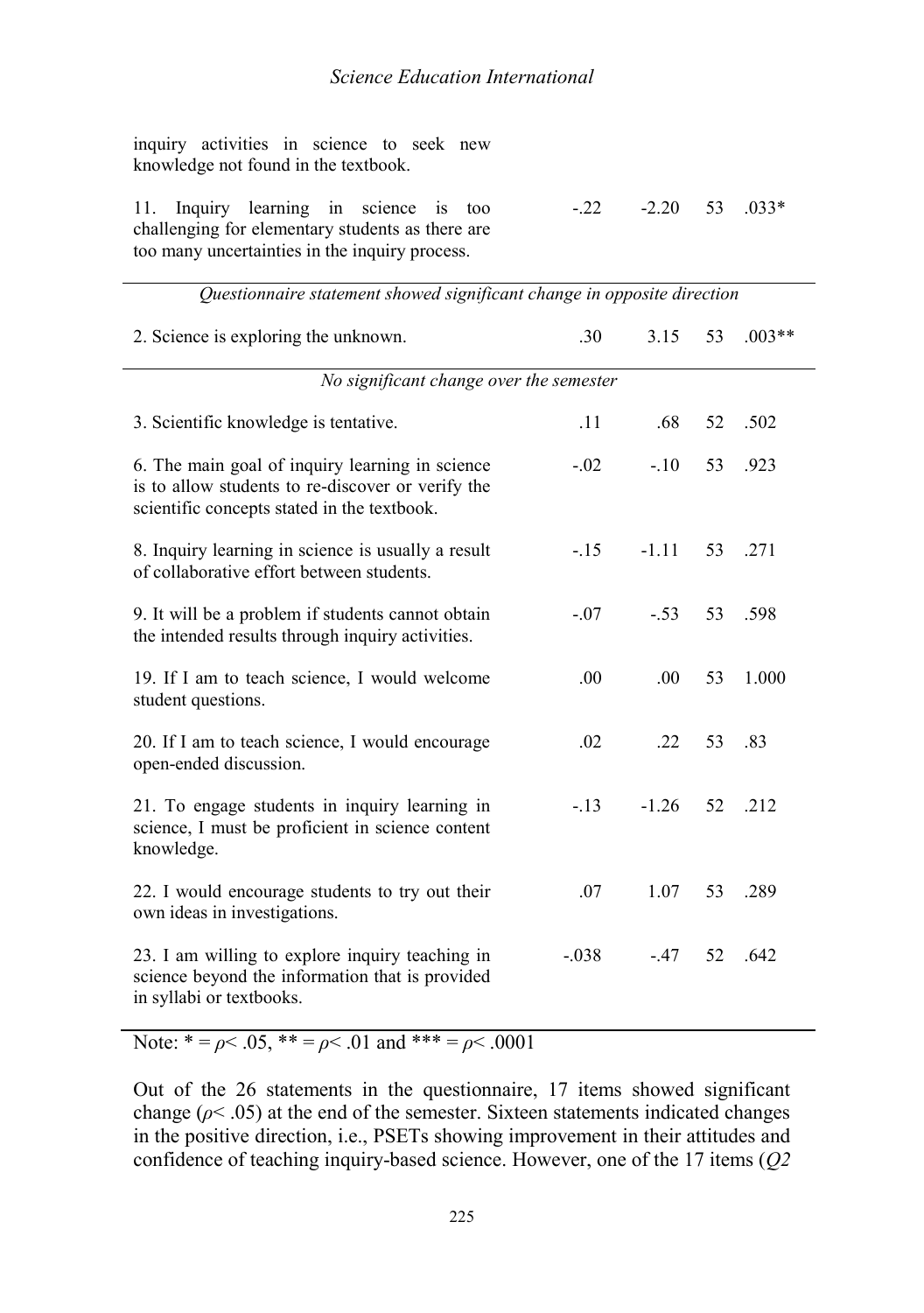*Science is exploring the unknown*) showed a change in the opposite (disagree) direction. The unexpected result showed that PSETs believed that science does not explore the unknown. That response to the question may be due to the interpretation that science is more than merely exploring the unknown but includes data analysis and other scientific methods of investigation. Students in the science methods course were exposed to many different types of hypotheses, procedures, and methods. Further information is necessary to interpret the response.

A confirmatory factor analysis was performed to identify which, if any, statements could be grouped together as a factor. Factor analysis is used to identify items which vary together, that is, they tend to be answered in the same way by the same person (Hair et al, 2010). In this way, statements that group around similar concepts or constructs and thus make similar predictions can be recognized. The ability to predict from a matrix is much more reliable than predictions from single responses. In the factor analysis, the first two constructs (Nature of science and Inquiry science learning) that had been targeted by the questionnaire were confirmed. The third construct (Inquiry science teaching) was found to comprise three independent factors. The reliability alpha (*α*) of each factor and the statements, which comprise each factor were as shown in Table 3. Hair et al (2010) considers the reliability  $\alpha \geq 0.7$  as acceptable.

Reliability  $\alpha$  was low in the first construct (Nature of science), as only three of the original five statements were found to group within the factor described as the perceptions of the nature of science. The second construct (inquiry science learning) was also confirmed as a factor of understanding of inquiry-based science learning but only four of the seven statements had a strong association with the factor. Again, the reliability  $\alpha$  was low, in part because of the small number of items within the factor. The third construct (inquiry science teaching) was found to be composed of three factors designated as (i) confidence in teaching science or science concepts, (ii) confidence in facilitating inquirybased science teaching, and (iii) intention to adopt open-ended inquiry approaches. Each of these factors had high reliability  $\alpha$  ( $\alpha$  > .7) even though two of the factors had only four items.

### **FINDINGS AND DISCUSSION**

The factor analysis produced five clusters of questions which could be treated as factors that can be related to questions within inquiry-based science learning and teaching (Table 3). Each of these factors deals with independent aspects of the PSETs' understanding of the inquiry-based methods and their implementation.

### *1. Perceptions of the nature of science*

The *Professional Standards for the Accreditation of Teacher Preparation* (NCATE, 2008) states that teachers should "know, understand, and use"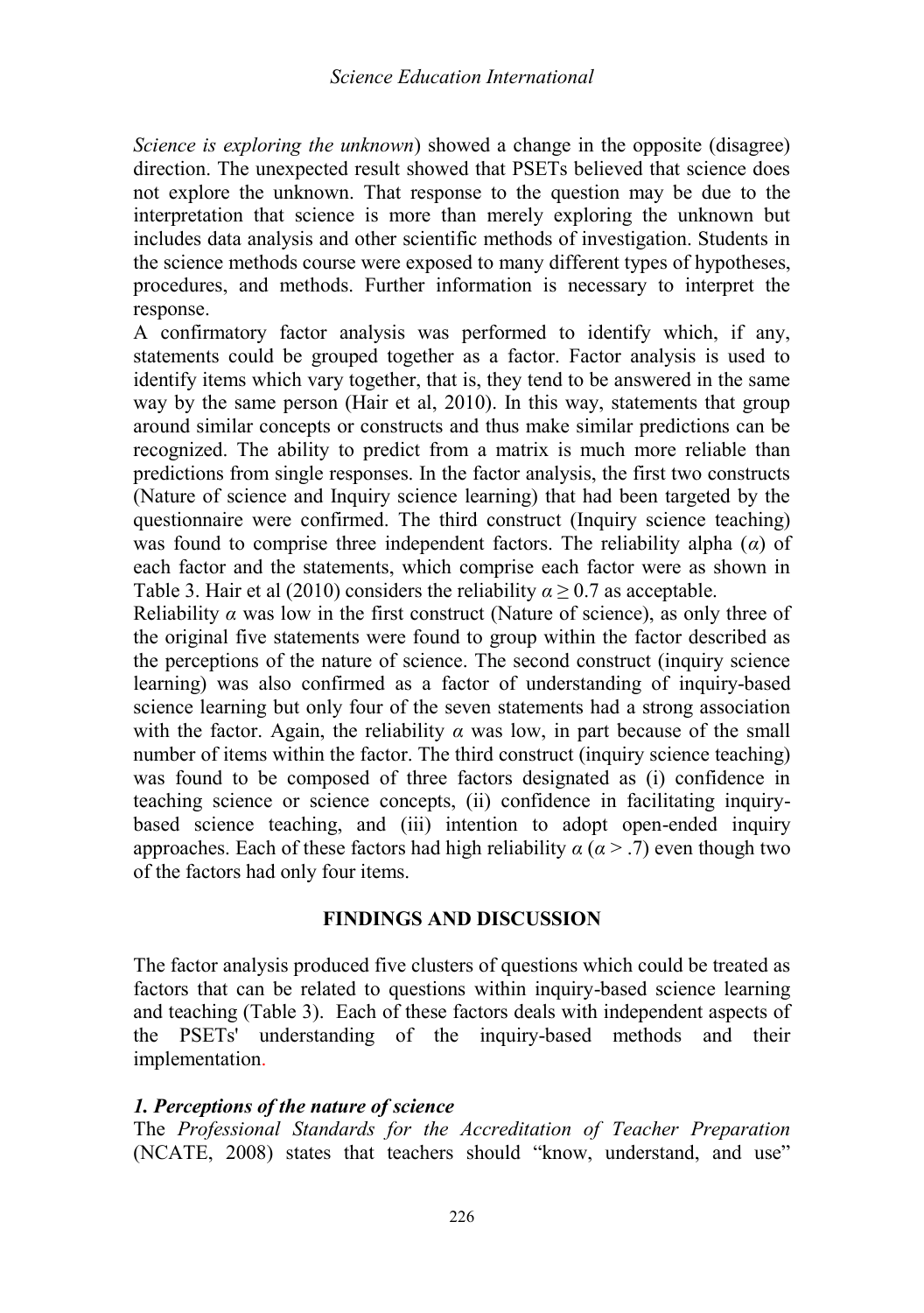fundamental concepts of physical, life, and earth/space sciences. Elementary teachers can design and implement age-appropriate inquiry lessons to teach science, to build student understanding for personal and social applications, and to convey the nature of science" (p.54). It is obvious that science content and pedagogical knowledge should be emphasized in the preparation of science teachers, and that knowledge of the nature of science is crucial too. When students are engaged in scientific investigation, they observe and explore. Using the data collected, students infer, draw conclusions and provide explanations based on the evidence. It is legitimate to allow students to have different explanations for the same set of observations. Students need to learn to be open to new ideas (AAAS, 1993). Therefore, understanding the importance of observations and inferences together with the tentative and subjective methods associated with the development of scientific knowledge are characteristics of the nature of science (Capps & Crawford, 2013).

| Construct                            | Factor                                                                   | Statement             | Reliability<br>alpha $(\alpha)$ |
|--------------------------------------|--------------------------------------------------------------------------|-----------------------|---------------------------------|
| 1. Nature of Science                 | 1. Perceptions of the nature of<br>science                               | 1, 4, 5               | 0.301                           |
| 2. Inquiry science<br>learning       | 2. Understanding of inquiry-based<br>science learning                    | 7, 9, 11, 12          | 0.479                           |
| science<br>3.<br>Inquiry<br>teaching | 3. Confidence in teaching<br>science or science concepts                 | 13, 15, 17, 25        | 0.882                           |
|                                      | Confidence<br>4.<br>facilitating<br>in<br>inquiry-based science teaching | 14, 16, 18, 24,<br>26 | 0.718                           |
|                                      | 5. Intention to adopt open-ended<br>inquiry approaches                   | 19, 20, 22, 23        | 0.704                           |

**Table 3. Categorization of statements into five factors using Confirmatory Factor Analysis**

Five statements in the questionnaire were designed to test PSETs' knowledge of the nature of science. However, the confirmatory factor analysis of perceptions of the nature of science found that only three of the five were associated with the construct. The test of reliability  $\alpha$  was low ( $\alpha$  =0.301), so this factor is not predictive (Table 3). The questions, which contributed to the factor Perceptions of the Nature of Science were Q1, Q4 and Q5 *(Q1. Science is a body of objective knowledge, Q4. There is a specific way of doing science, Q5. The main purpose of scientific inquiry is to seek absolute truth).* Each question showed significant improvement at  $\rho \leq 0.05$  level when subjected to a paired sample *t*test (Table 2). The result indicates that PSETs have learned some of the principles of the nature of science during the science methods class.

*Q2 (Science is exploring the unknown)* showed a significantly different change  $(p < .01)$  but in a negative direction. The PSETs moved from an acceptance of science as an exploration of the unknown to another undefined position. The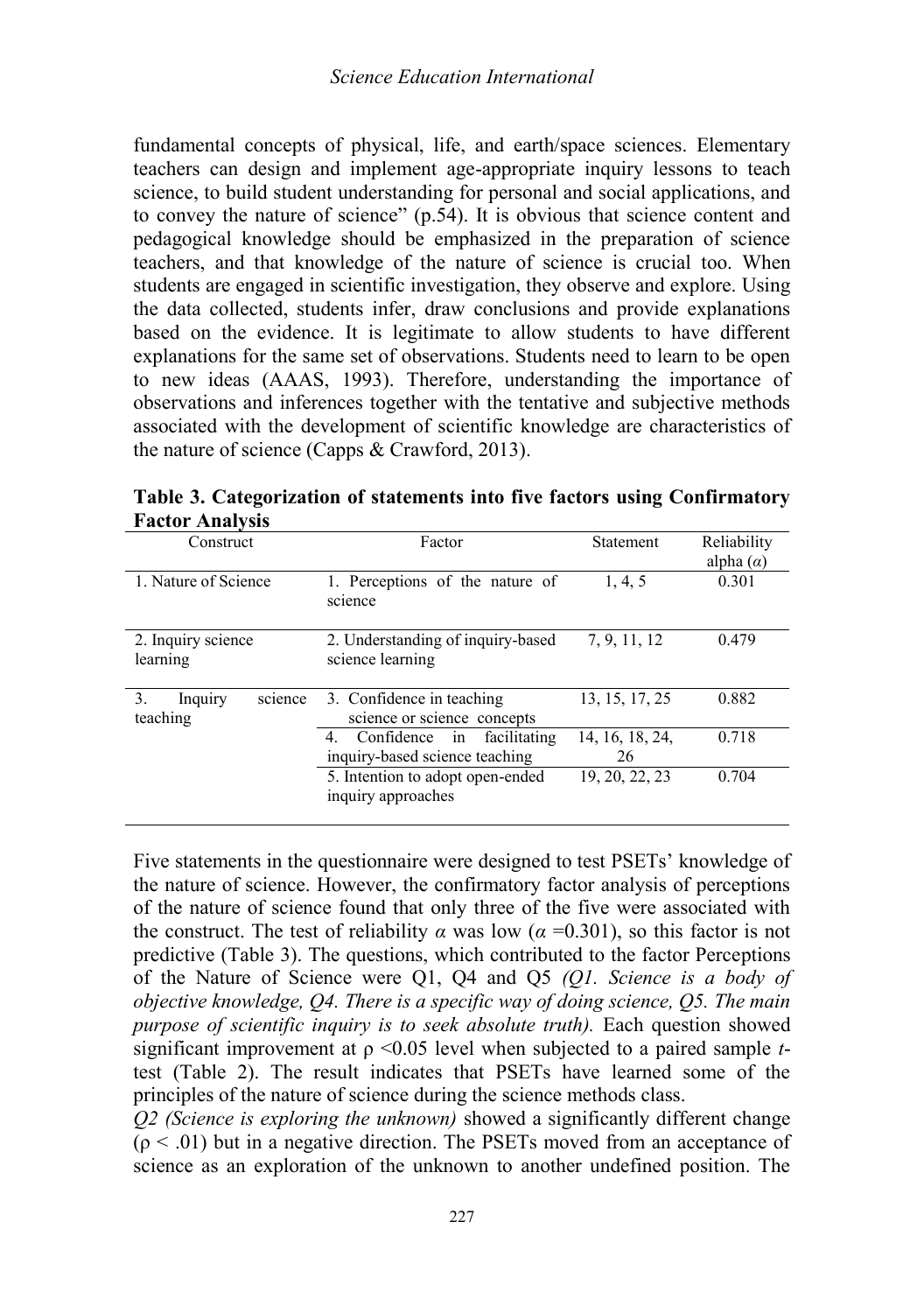result simply means that they disagreed with the statement. During the interviews, PSETs were asked questions about their early experiences learning science. Most PSETs reported that when they were in middle or high school, they followed a set of instructions provided by their teachers. Their task was to verify scientific principles using standard laboratory exercises as taught by their teachers or as written in textbooks. Therefore, the purpose of doing lab activities was mainly verification of stated phenomenon with the end-product being a correct outcome (Roth, 1995). Usually, PSETs were not encouraged to develop a theory of the nature of science; their experience of instruction was outcomebased rather than process-based. Therefore, it is not a surprise that PSETs have limited experience in the exploration of the natural world.

### *2. Understanding of science-based inquiry learning*

Q6 to Q12 asked whether PSETs were able to understand the effect of inquirybased science teaching on students' learning. The paired sample *t*-tests (Table 2) showed that there was a significant difference ( $\rho < .05$ ) between the pre- and post-test responses to Q7, Q10, Q11 and Q12. In addition, the responses during the interviews supported the idea that some PSETs were aware of the potential impact of inquiry teaching on their future students. Several also mentioned that they had had exposure to inquiry in other methods courses. Some said they had experienced inquiry-based learning when they were in middle or high schools. However, their understanding of inquiry-based science teaching had been limited to asking questions and doing hands-on activities. The opportunity to choose the conditions of seed growth (the independent variable) during the science methods course had broadened the PSETs' perspectives of understanding about inquiry-based learning. Observations of the effects of different independent variables chosen by various PSETs, such as the amount of water, temperature levels, and different types of soil, strongly impressed them with the importance of hypothesis testing. The outcomes of their investigations led to a fruitful discussion of variables, subjectivity in data treatment, and purpose of inquiry-based science.

There were two open-ended questions in the questionnaire, which asked: *Q1.How do you define inquiry learning in science?* and *Q2. How does inquiry learning relate to science?* A word count on the word "question" found that 51.85% of pretest and 72.22% of the post-test statements included this word. Some statements in the open-ended questions of the pretest showed that PSETs had a general understanding of inquiry teaching. They defined inquiry learning in science as "... *not only doing experiments, but also have opened questions about science and how it has impacted our world," "*... *creating ways to enable kids to explore and discover many different possible answers to open-ended questions,"* and *"Students are curious and ask question such as why, when, how, where. Then they form a hypothesis and experiment to prove or disprove the hypothesis.*" Most PSETs understood that inquiry learning is important, as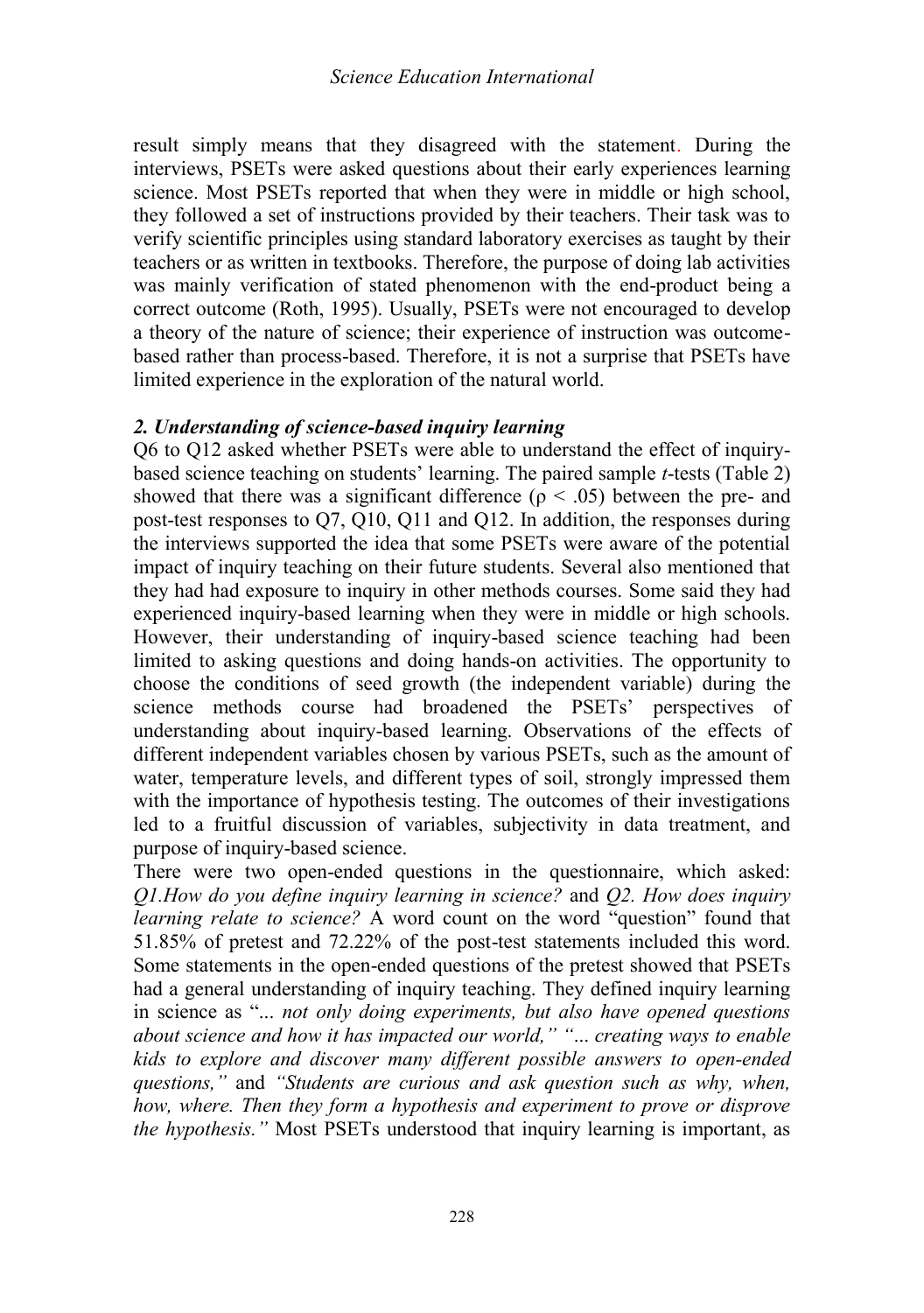children are full of curiosity and like asking questions. The word "hypothesis" was commonly used by PSETs when describing inquiry.

Notably, two PSETs stated in the open-ended questions during the pretest that there is no step-by-step method of doing science. They defined inquiry as "... *investigations through experiments, but not necessarily following the step-bystep method that students are led to believe is the only way to experiment*" and "... *allowing the students to explore answers on their own. Not always having a step-by-step direction to go by*." It was heartening to find that some students had more sophisticated views of science at the beginning of the course. The study showed that significant numbers of students shifted toward this view during the semester.

Most PSETs tended to think that inquiry science is just asking questions and doing hands-on experiments on the pretest. The answers of many PSETs became more specific on the post-test questionnaire. During the pretest, PSETs viewed the teacher as the one who provided the questions, while in the post-test, PSETs realized the teacher is the one who encouraged students to come up with their own questions and also that the nature of the questions was exploratory or investigative. Responses in the post-test questionnaires "... *allowing children to create the scientific questions and experiments to explore*," and "*Inquiry learning in science is when students are encouraged to think and learn through their thoughts and investigation. They [the students] provide the question of focus*" showed that PSETs understood that the processes of thinking and exploring were equally important to the outcomes of the experimental results in the inquiry-based science learning.

### *3. Confidence in teaching science or science concepts*

The reliability  $\alpha$  for the confirmatory factor analysis of confidence in teaching science or science concepts is 0.882 (Table 3). The statements that contributed to this factor were Q13, Q15, Q17 and Q25. Each question changed significantly at either the  $\rho \le 0.01$  or  $\rho \le 0.001$  levels which showed increased confidence over the course of the semester (Table 2). The difference between the means of the pre- and post-test responses to Q13 (*I think I know how to teach science concepts*) was -0.93 (Table 2), where a negative difference shows that PSETs gained confidence in teaching science. The same pattern is observed in the responses to Q25 (*I am confident in teaching science concepts*), which showed that PSETs were consistent in their responses. Again, when PSETs rated their ability to implement inquiry based instruction in Q15 and Q17 (*Q15. I think my science knowledge is sufficient to teach elementary science, Q17. I think I am able to answer students' questions related to science*), they achieved greater confidence in their knowledge skills and they felt they had the ability to answer students' questions related to science. Appleton (2008) has stated that pre-service teachers find it difficult to bridge knowledge of subject matter with pedagogy, and that the lack of content knowledge by pre-service teachers leads to a lack of self-confidence when responding to students' questions. However,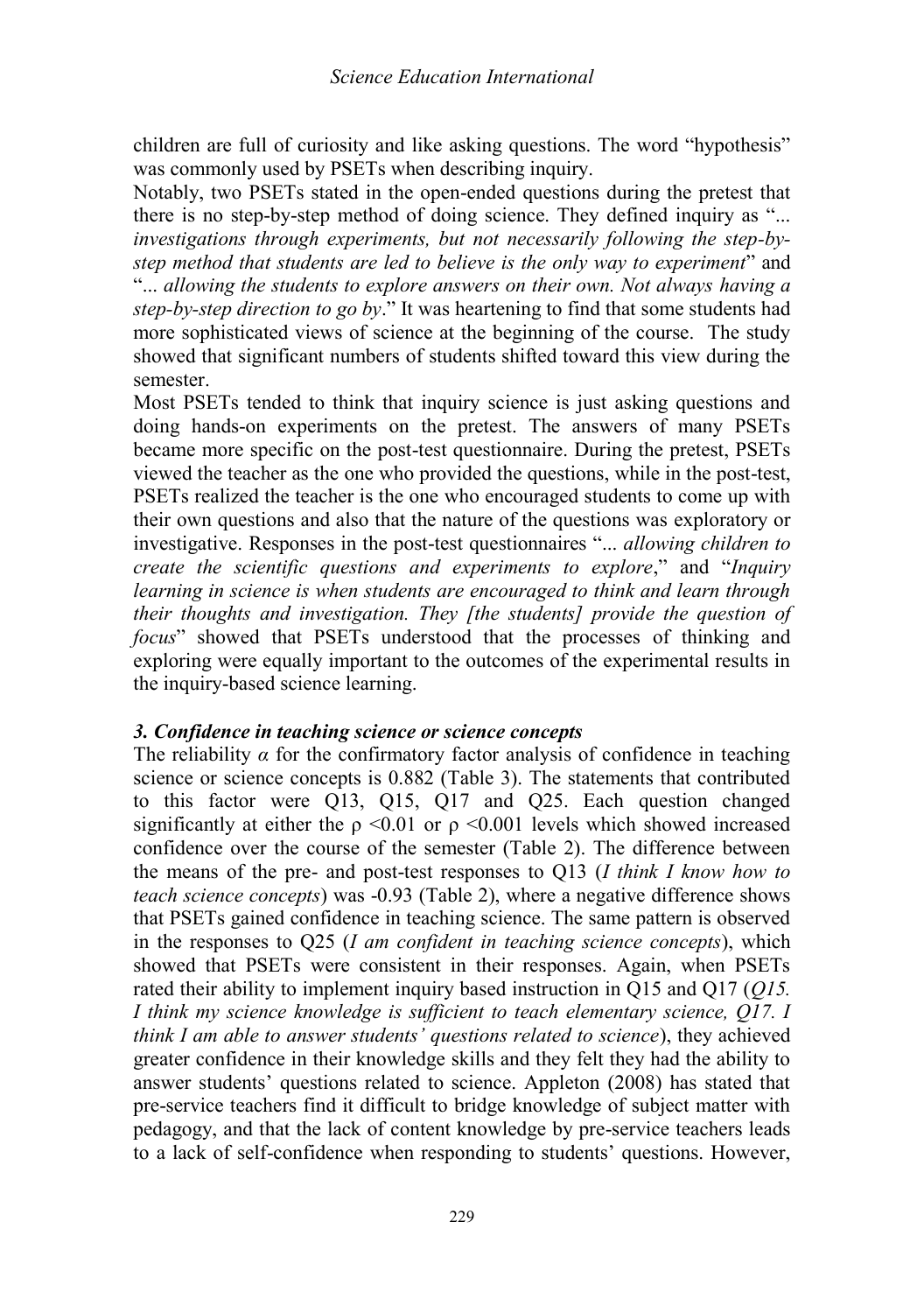in the present study the PSETs expressed greater self-confidence after going through the science methods class, which integrated inquiry-based science teaching with science content knowledge.

### *4. Confidence in facilitating science-based inquiry learning*

The reliability  $\alpha$  for the competency in facilitating science-based inquiry learning was 0.718, which showed that the questions asked were closely related (Table 3). The statements that contributed to this factor were Q14, Q16, Q18, Q24 and Q26. All the statements were significantly different from the pre- to the post-test at the  $\rho$  < 0.01 level (Table 2). In the open-ended questions of the posttest, PSETs stated that they believe that inquiry teaching is a good way of learning science.

One of the objectives of the science methods course is to build PSETs' confidence in teaching inquiry science. The confidence of PSETs in teaching inquiry science was low at the beginning of the semester as they were worried about how to teach science concepts (*Q13. I think I know how to teach science concepts*) and how to explain why science experiments work (*Q16. I find it difficult to explain to students why science experiments work*). The paired sample *t*-tests (Table 2) showed that the confidence level of PSETs in teaching science concepts and explaining to students why science experiments work had improved by the end of the semester. Q18 (*I wonder if I have the necessary skills to teach science*) also showed a significant increase in the confidence of PSETs in applying science teaching strategies.

Obviously, the science methods course increased the confidence of PSETs in facilitating inquiry-based science teaching. Before the science methods class, PSETs did not express confidence to do inquiry teaching even though they may have known the general concepts of inquiry learning. The science methods course targets further elements such as scientific investigation, collection of data, and confirmation by evidence that are specific to science disciplines.

### *5. Intention to adopt open-ended inquiry approaches*

The questions that were included in this factor were Q19, Q20, Q22 and Q23 with a reliability  $\alpha$  of 0.704 (Table 3). However, there were no significant changes observed on any of the four questions. An examination of the means of each of the questions on the pretest showed that each scored over 4.5, leaving little if any room for improvement. A ceiling effect had occurred because upon entering the class, the students already had the intention of using inquiry-based instruction in their teaching. Taking the course did not significantly alter the intention to adopt open-ended inquiry in their teaching. Yet, the self-confidence they had in their ability to successfully fulfil their intentions significantly increased as we saw from the examination of the other four factors. This finding contrasts strongly with that found by Morrison (2013) who reported that elementary teachers often have low confidence and high avoidance when it comes to teaching science in their classroom. The data from the present study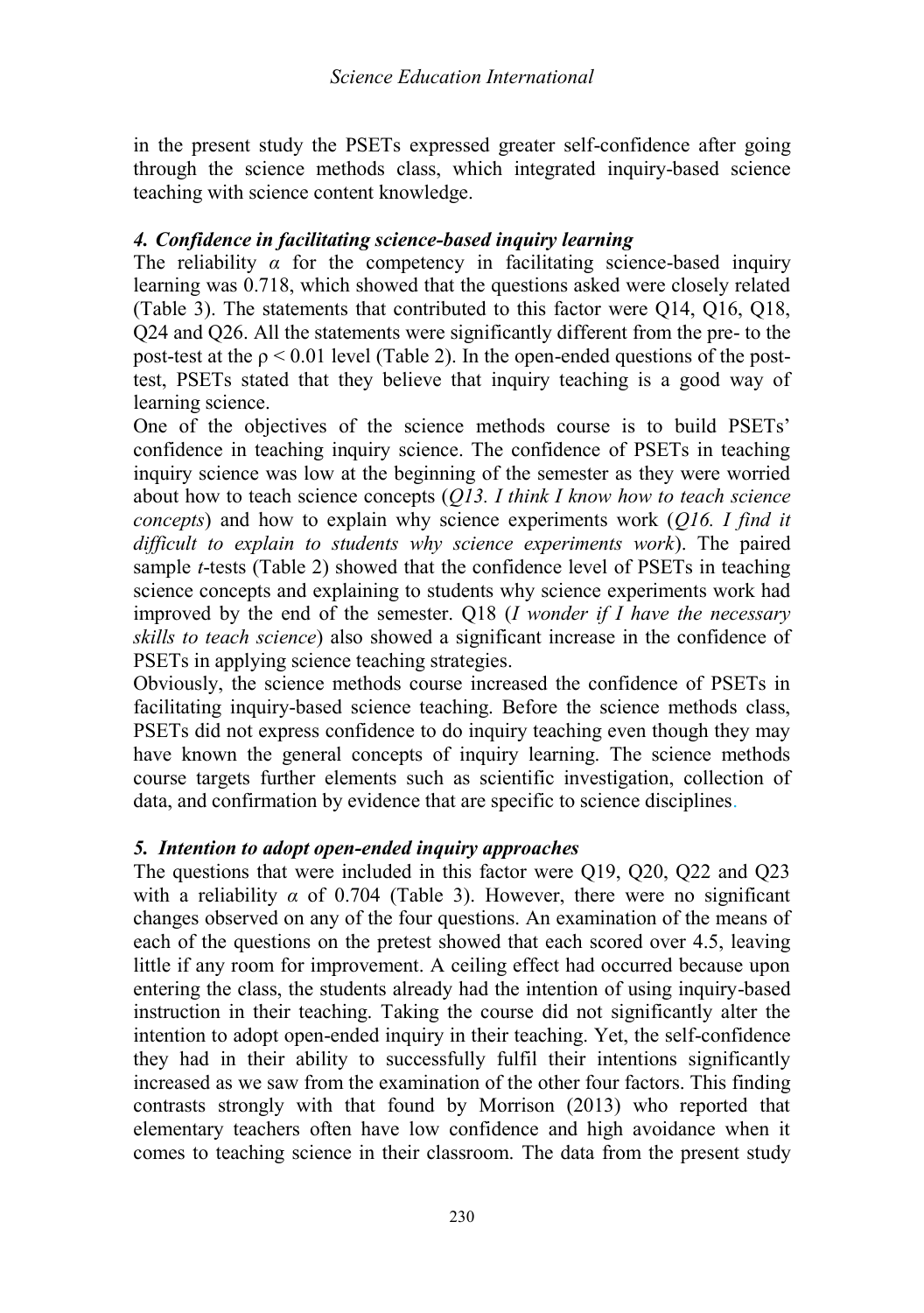showed that even though most PSETs had only a general concept of inquirybased teaching, they are willing to adopt it in all disciplines of their classroom teaching. In this study, the science methods instructor found it is helpful to know the prior knowledge of PSETs on inquiry-based teaching at the beginning of the semester. Hence, the instructor was able to infuse additional elements of science-based inquiry teaching and planning that PSETs needed to know in the science methods class. For instance, from Q7 (*In inquiry learning, the discovery of science concepts is more important than the development of skills for inquiry*), the instructor understood that PSETs were concerned about the results of the experiments. PSETs were afraid that if the experiment failed, they would not have data to verify the science concepts. They did not yet understand that the failure of an experiment is part of the scientific method and may be more informative than a success.

The 26 statements in the questionnaire only provided a general idea of how much PSETs know about inquiry-based teaching. Further analysis was undertaken on the six open-ended questions and interview data. To confirm the data collected from the questionnaire, results of the interviews were analyzed to look for more evidence about the PSETs' perspectives of inquiry. During interviews, some misconceptions among PSETs were found. For instance, some believe that there is no right or wrong answers in inquiry science. PSETs were unsure about the outcomes of the experiments, if they did not plan the investigations; and they had no ideas about what feedback should be given to students based on the outcomes of the results. Concerns were also expressed by PSETs that they did not know how to explain the scientific results and would find difficulty doing inquiry science when students were of diverse academic abilities. When performing inquiry activities, PSETs felt unprepared when the questions came from students; and feared that they would not know how to provide answers.

The science methods instructor found most PSETs in this study had no problem formulating good questions but were weak in connecting explanations to scientific knowledge. During the science methods class, the methods instructor included the items of science content knowledge that were appropriate to elementary classroom teaching. Also, the methods instructor assured the PSETs that failure was a step to success, because one knew what worked or did not work well when doing activities. After every investigation, the methods instructor encouraged PSETs to talk about their experiences, what could be done differently, and how the activity could be modified to suit the different abilities of students.

### **LIMITATIONS**

One limitation of this study was that all data were collected during the science methods course before PSETs had any experience in the classroom. The data came exclusively from the written responses of the questionnaires and the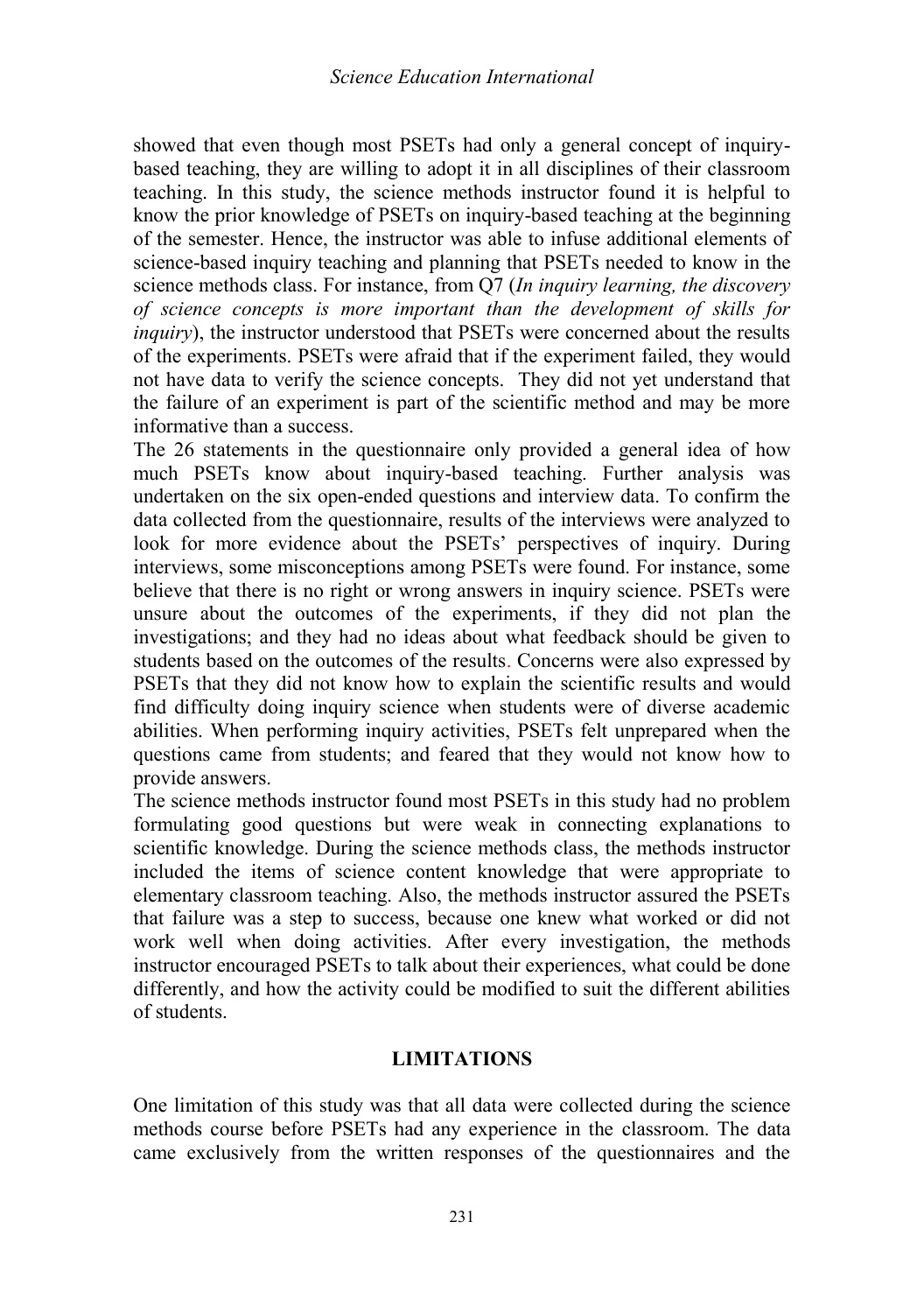verbal responses during the interviews of PSETs. The results indicated that the students had an increased intent to integrate inquiry methods into their science curriculum when they became teachers. However, teachers may have excellent ideas and motives but may not implement those ideas because the school ethos does not support it, the classroom space or budget is limiting, or external expectations demand the use of a different set of procedures. It would be ideal to follow students using a longitudinal design to see what procedures they actually employ in the classroom. A much larger sample size would be necessary to make that link, and future researchers should consider the feasibility of the design. Another limitation of the present study was the short lapse in the pre- and post-test period, which was only 14 weeks. While significant changes in attitude were found within the study, there should be a long-term measure of those changes to see if they persist beyond the influence of the context of the science methods course. The first and second constructs in this study did not provide a strong predictive factor, both because of the number and type of questions related to the constructs. The questions included to explore these two constructs may have been too general to be interpreted easily, or consistently by an undergraduate population. An expanded set of questions should be developed and submitted to factor analysis to determine the reliability *α* as well as the strength of association within the factor.

### **CONCLUSIONS**

When teachers are not familiar with inquiry science, they do not implement it (Weiss et al, 2003). This study showed that having been introduced, PSETs intended to implement inquiry-based science teaching in their future classrooms. Another challenge for PSETs is bridging their knowledge of science with pedagogy, which Aikenhead (1997, 2001) described as the "border crossing," that is, the transition from being a student who knows and understands science to a teacher who needs to guide students to do science. The pretest questionnaire was helpful in understanding how little prior knowledge of PSETs had of inquiry-based science. PSETs focused heavily on asking students' questions and allowing students to work on hands-on activities, which was symptomatic of their misconceptions about inquiry-based science. From understanding the prior knowledge of PSETs about inquiry learning and teaching, the science methods instructor was able to plan the instructional strategies and activities according to the *Five Essential Features of Classroom Inquiry i.e.* Learner engages in scientifically oriented questions; learner gives priority to evidence in responding to questions; learner formulates explanations from evidence; learner connects explanations to scientific knowledge; and learner communicates and justifies explanations (NRC, 2000).

This study provides valuable insight into the preconceptions of PSETs about the nature of inquiry-based science and science in general. Science teacher educators who plan to help PSETs to understand inquiry-based science teaching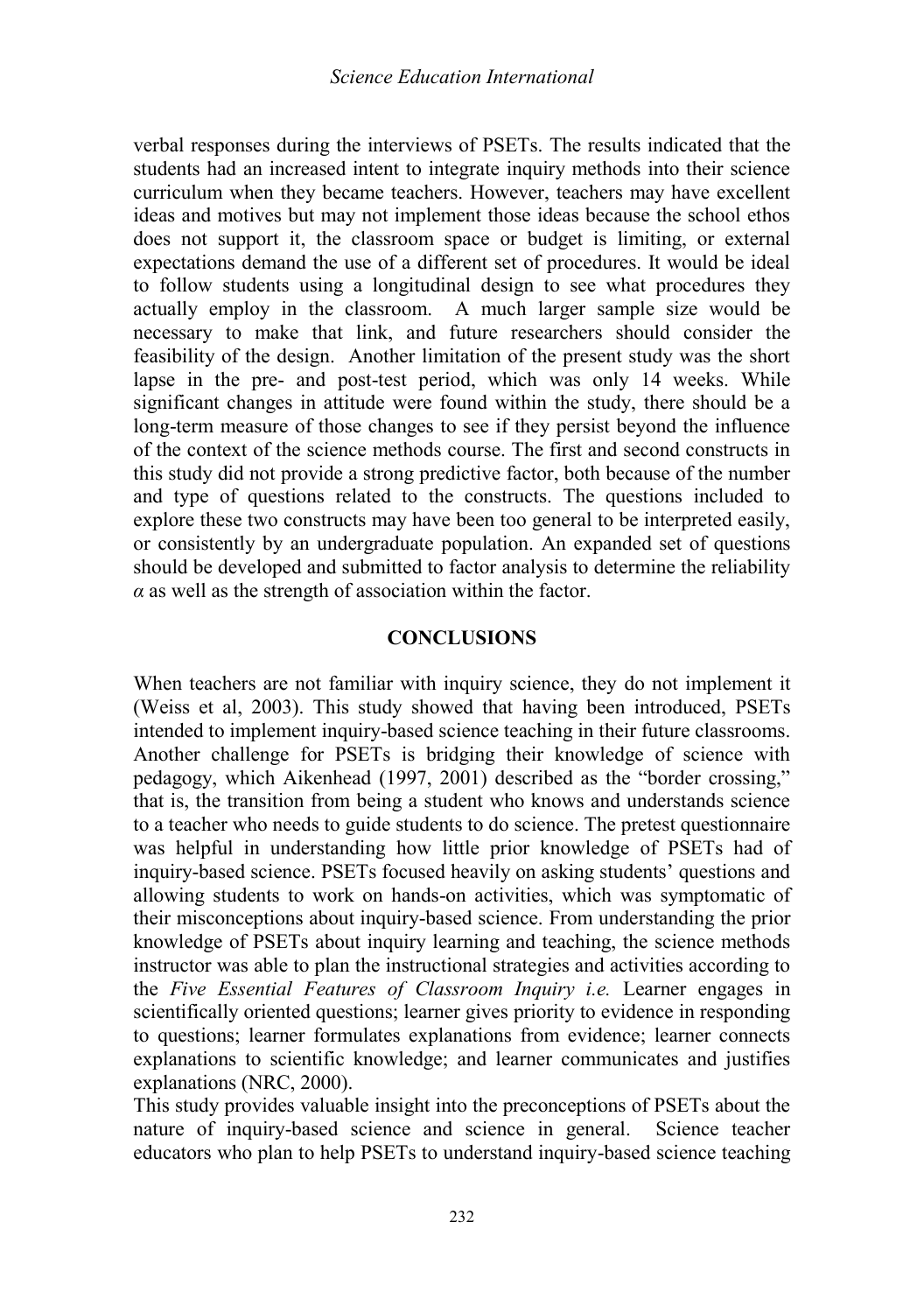need to respond to specific belief systems both with information but more importantly with experience in inquiry-based methods. As noted before, the students attributed their experience with choosing and manipulating variables, in an actual study, as important to their insights about the nature of science teaching. The confidence of PSETs in teaching inquiry-based science was increased by the end of the semester.

A great deal of research remains to be carried out to determine both the efficacy of inquiry-based science methods and the methods of teaching those methods to PSETs. Future researchers should work with science departments to incorporate inquiry-methods into the undergraduate science curriculum and measure the impact on attitudes toward science as well as the students' competence. Science methods courses should continue to provide practical experience and provide the meta-cognitive analysis so the students understand the pedagogical implications of the underlying theory. This study showed that both selfconfidence and science knowledge are linked to the intent to implement inquirybased methods, but more research needs to be done to determine the extent to which PSETs include inquiry during their professional careers. Studies of the conditions found within the elementary school and classroom that support or hinder such implementation would be of great benefit to science education.

#### **ACKNOWLEDGMENTS**

The author would like to thank the pre-service elementary teachers for their participation in the study.

#### **REFERENCES**

- Abell, S. K., Appleton, K., & Hanuscin, D. L. (2010). *Designing and teaching the elementary science methods course.* New York, NY: Routledge.
- Achieve. (2013). Next generation science standards: For states by states. Retrieved from http://www.nextgenscience.org/next-generation-sciencestandards/
- Achieve. (2014). Next generation science standards: For states by states. Retrieved fro[m http://www.nextgenscience.org/three-dimensions](http://www.nextgenscience.org/three-dimensions)
- Aikenhead, G. S. (1997). Toward a first nations cross-cultural science and technology curriculum. *Science Education, 81*, 217-238.
- Aikenhead, G. S. (2001). Students' ease in crossing cultural borders into school science. *Science Education, 85,* 180-188.
- American Association for the Advancement of Science (AAAS). (1993). *Benchmarks for science literacy.* NY: Oxford University Press.
- Ansberry, K., & Morgan, E. (2007). *More picture-perfect science lessons: Using children's books to guide inquiry, K-4.* Arlington, VA: National Science Teachers Association Press.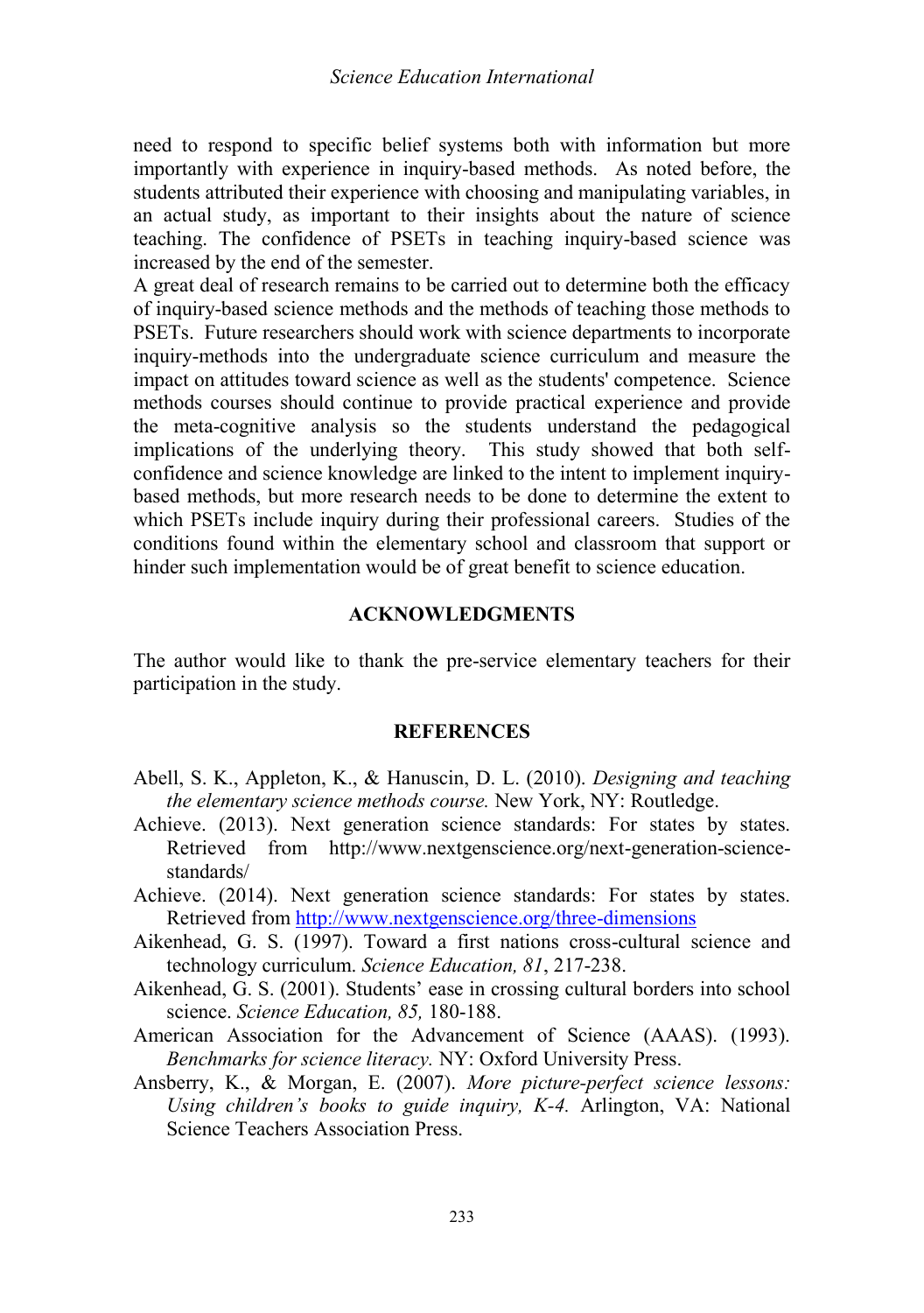- Appleton, K. (2008). Developing science pedagogical content knowledge through mentoring elementary teachers. *Journal of Science Teacher Education, 19*(6), 523-545.
- Australian Curriculum, Assessment and Reporting Authority (2015). *Australian science curriculum.* Retrieved from http://www.australiancurriculum.edu.au/science/curriculum/f-10?layout=1.

Blanchard, M. R., Southerland, S. A., Osborne, J., Sampson, V., Annetta, L. A.,

- & Granger, E.(2010). Is inquiry possible in light of accountability? A quantitative comparison of the relative effectiveness of guided inquiry and verification laboratory instruction. *Science Education, 94*(4), 577-616.
- Bybee, R. W. (2000). Teaching science as inquiry. In J. Minstrell, & E. H. Van Zee (Eds.), *Inquiring into inquiry learning and teaching in science* (pp.3- 38). Washington, DC: America Association for the Advancement of Science.
- Capps, D. K. & Crawford, B. A. (2013). Inquiry-based instruction and teaching about nature of science: Are they happenings? *Journal of Science Teacher Education, 24*(3), 497-526.
- Chang, C. Y., & Wang, H. C. (2009). Issues of inquiry learning in digital learning environments. *British Journal of Educational Technology, 40*(1), 169-173.
- Crawford, B. A. (2007). Learning to teach science as inquiry in the rough and tumble of practice. *Journal of Research in Science Teaching, 44*(4), 613- 642.
- Creswell, J. W. (2003). *Research design: Qualitative, quantitative, and mixed methods approaches.* Thousand Oaks, CA: Sage.
- Dekkers, P. (2005). Teaching teachers NOS: Practical examples and classroom experiences. *Science Education International, 16*(3), 193-210.
- England Department of Education (2015). *National curriculum in England: science programmes of study.* Retrieved from https://www.gov.uk/government/publications/national-curriculum-inengland-science-programmes-of-study.
- Feiman-Nemser, S. (2001). From preparation to practice: Designing a continuum to strengthen and sustain teaching. *Teachers College Record, 103*(6), 1013-1055.
- Friedrichsen, P. (2001). Moving from hands-on to inquiry-based: A biology course for prospective elementary teachers. *American Biology Teacher, 63*(8), 562-568.
- Haefner, L., & Zembal-Saul, C. (2004). Learning by doing? Prospective elementary teachers' developing understandings of scientific inquiry and science teaching and learning. *International Journal of Science Education, 26*(13), 1653-1674.
- Hair, J. F., Anderson, R. E., Babin, B. J., & Black, W. C. (2010). *Multivariate data analysis*. Upper Saddle River, NJ: Prentice Hall.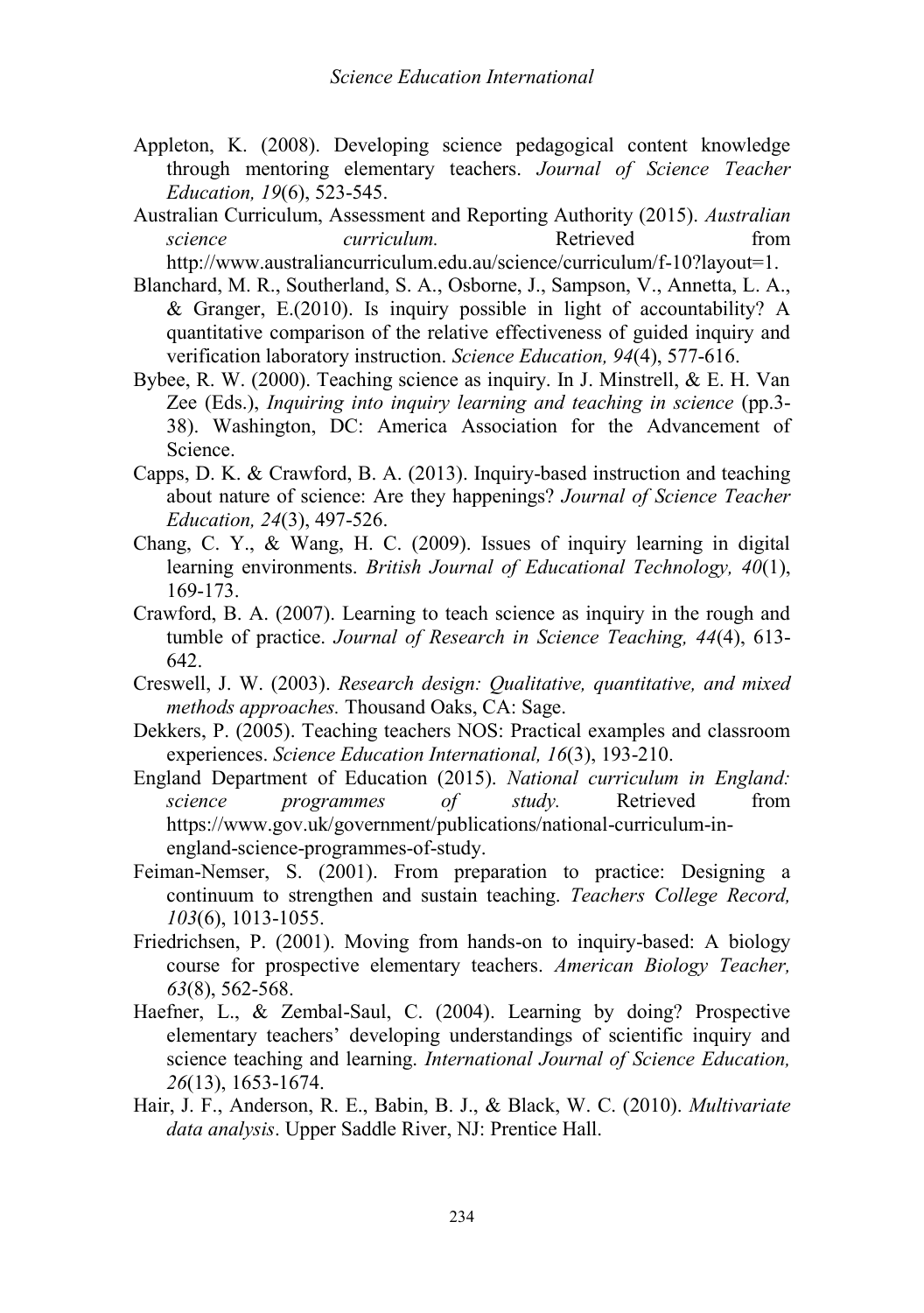- Harrison, C. (2014). Assessment of inquiry skills in the SAILS project. *Science Education International, 25*(1), 112-122.
- Haury, D. L. (2001). Teaching science through inquiry with archived data. *ERIC Digest.* Retrieved from http://www.gpo.gov/fdsys/pkg/ERIC-ED465545/pdf/ERIC-ED465545.pdf
- Hess, F. M., Kelly, A.P., & Meeks. O. (2011). *The case for being bold: A new agenda for business in improving STEM education.* Washington, DC: Institute for a Competitive Workforce. Retrieved from http://icw.uschamber.com/sites/default/files/The%20CASE%20for%20Bein g%20Bold2011v20.pdf
- Howes, E. (2002). Learning to teach science for all in the elementary grades: What do pre-service teachers bring? *Journal of Research in Science Teaching, 39*(9), 845-869.
- Kelly, C. (2001). Creating advocates: Building pre-service teachers' confidence using an integrated, spiral-based, inquiry approach in mathematics and science methods instruction. *Action in Teacher Education, 23*(3), 75-83.
- Lee, O., Hart, J. E., Cuevas, P., & Enders, C. (2004). Professional development in inquiry-based science for elementary teachers of diverse student groups. *Journal of Research in Science Teaching, 41*(10), 1021-1043.
- Llewellyn, D. (2001). *Inquire within: Implementing inquiry-based science standards.* Thousand Oaks, CA: Corwin Press, Inc.
- Llewellyn. D. (2014). Inquire within: Implementing inquiry- and argumentbased science standards in grades  $3-8$  ( $3<sup>rd</sup>$  edition). Thousands Oaks, CA: Corwin Press, Inc.
- Lotter, C., Harwood, W. S., & Bonner, J. J. (2007). The influence of core teaching conceptions in teachers' use of inquiry teaching practice. *Journal of Research in Science Teaching, 44*(9), 1318-1347.
- Magee, P., & Flessner, R. (2011). Five strategies to support all teachers. *Science and Children, 48*(7), 34-36.
- Magee, P., & Flessner, R. (2012). Collaborating to improve inquiry-based teaching in elementary science and mathematics methods courses. *Science Education International, 23*(4), 353-365.
- Marshall, J. C. (2013). *Succeeding with inquiry in science and math classrooms*. Alexandria, VA: ASCD and Arlington, VA: NSTA.
- Martin-Hansen, L. (2002). Defining inquiry. *The Science Teacher, 69*(2), 34-37.
- Melville, W., Fazio, X., Bartley, A., & Jones, D. (2008). Experience and reflection: Pre-service science teachers' capacity for teaching inquiry. *Journal of Science Teacher Education, 19*(5), 477-494.
- Morrison, J. A. (2013). Exploring exemplary elementary teachers' conceptions and implementation of inquiry science. *Journal of Science Teacher Education, 24*(3), 573-588.
- Morrison, J. A. (2014). Scientists' participation in teacher professional development: The impact on fourth to eighth grade teachers' understanding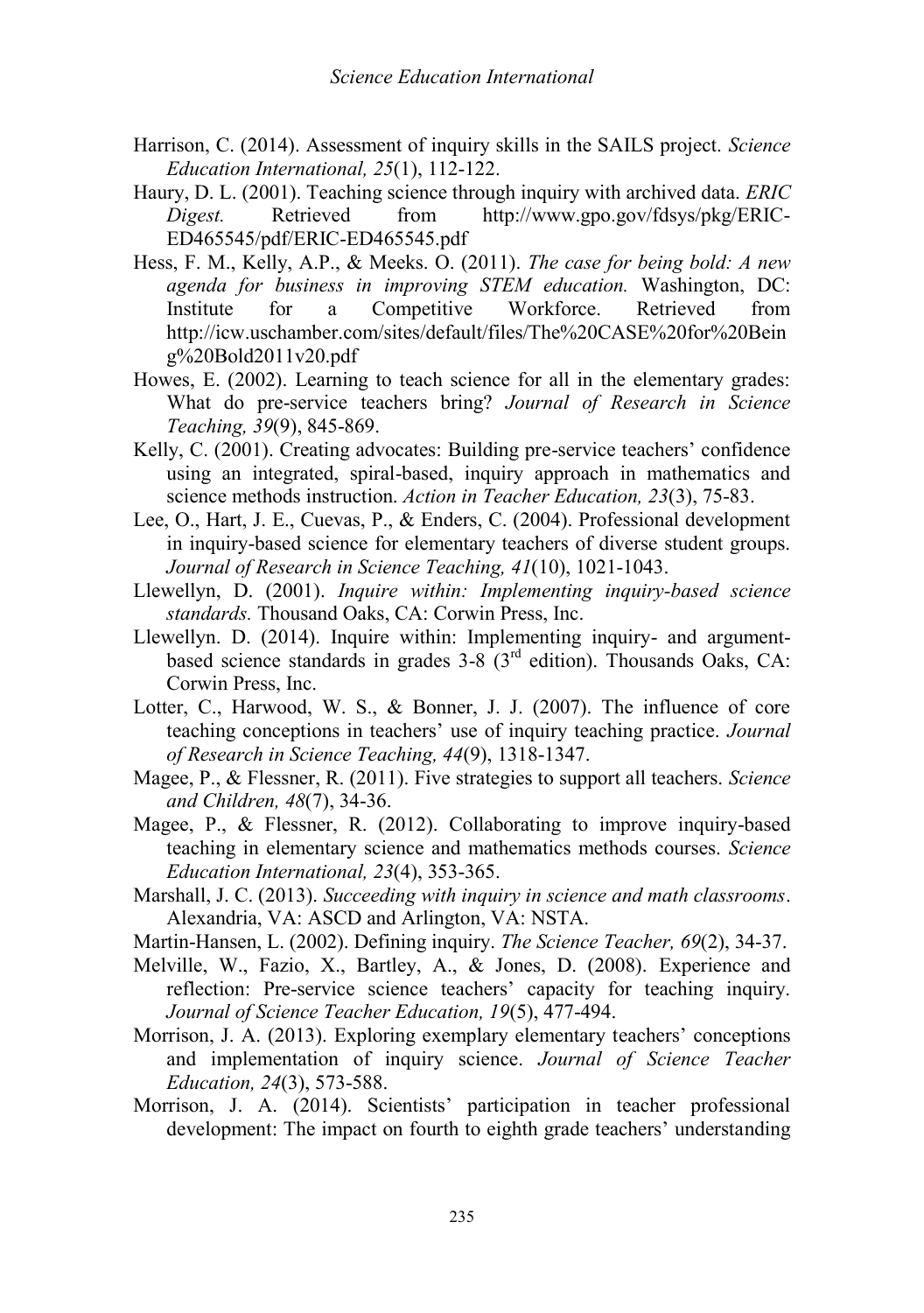and implementation of inquiry science. *International Journal of Science and Mathematics Education, 12*(4), 793-816.

National Academy of Sciences (NAS), National Academy of Engineering, and Institute of Medicine of the National Academies (2007). *Rising above the gathering storm: Energizing and employing America for a brighter economic future.* Executive Summary.

Retrieved fro[m http://www.nap.edu/Catalog.php?record\\_id=11463](http://www.nap.edu/Catalog.php?record_id=11463)

- National Council for Accreditation of Teacher Education (NCATE). (2008). *Professional standards for the accreditation of teacher preparation institution*. Washington, D.C. Retrieved from [http://www.ncate.org/documents/standards/NCATE%20Standards%202008.](http://www.ncate.org/documents/standards/NCATE%20Standards%202008.pdf) [pdf](http://www.ncate.org/documents/standards/NCATE%20Standards%202008.pdf)
- National Science Foundation. (1999). *Inquiry: Thought, views, and strategies for the K-5 classroom: Foundations* (Vol. 2). Arlington, VA: Division of Elementary, Secondary, and Information Education.
- National Research Council. (1996). *National science education standards*. Washington, DC: National Academy Press.
- National Research Council. (2000). *Inquiry and the national science education standards: A guide for teaching and learning.* Washington, DC: National Academy Press.
- No Child Left Behind. (2002). No child left behind act of 2001. U.S. Publ L. No. 107-110, 115 Stat. 435.
- Roth, W. M. (1995). Teacher questioning in an open-inquiry learning environment: Interactions of context, content, and student responses. *Journal of Research in Science Teaching, 33*(7), 709-736.
- Salter, I., & Atkins, L. (2013). Student-generated scientific inquiry for elementary education undergraduates: Course development, outcomes and implications. *Journal of Science Teacher Education, 24*(1), 157-177.
- Schwarz, C. V., & Gwekwerere, Y. N. (2007). Using a guided inquiry and modeling instructional framework (EIMA) to support pre-service K-8 science teaching. *Science Education, 91*(1), 158-186.
- Shapiro, B. (1996). A case study of change in elementary student teacher thinking during an independent investigation in science: Learning about the "face of science that does not yet know". *Science Education, 80*(5), 535- 560.
- Smith, L., & Southerland, S. (2007). Reforming practice or modifying reform? Elementary teachers' response to the tools of reform. *Journal of Research of Science Teaching, 44*(3), 396-423.
- Tobin, K., & Tippins, D. J. (1993). Metaphors as seeds for change and the improvement of science teaching. *Science Education, 80*(6), 711-730.
- U.S. Census Bureau (2012). *State and county quick facts.* Washington, DC: Author.